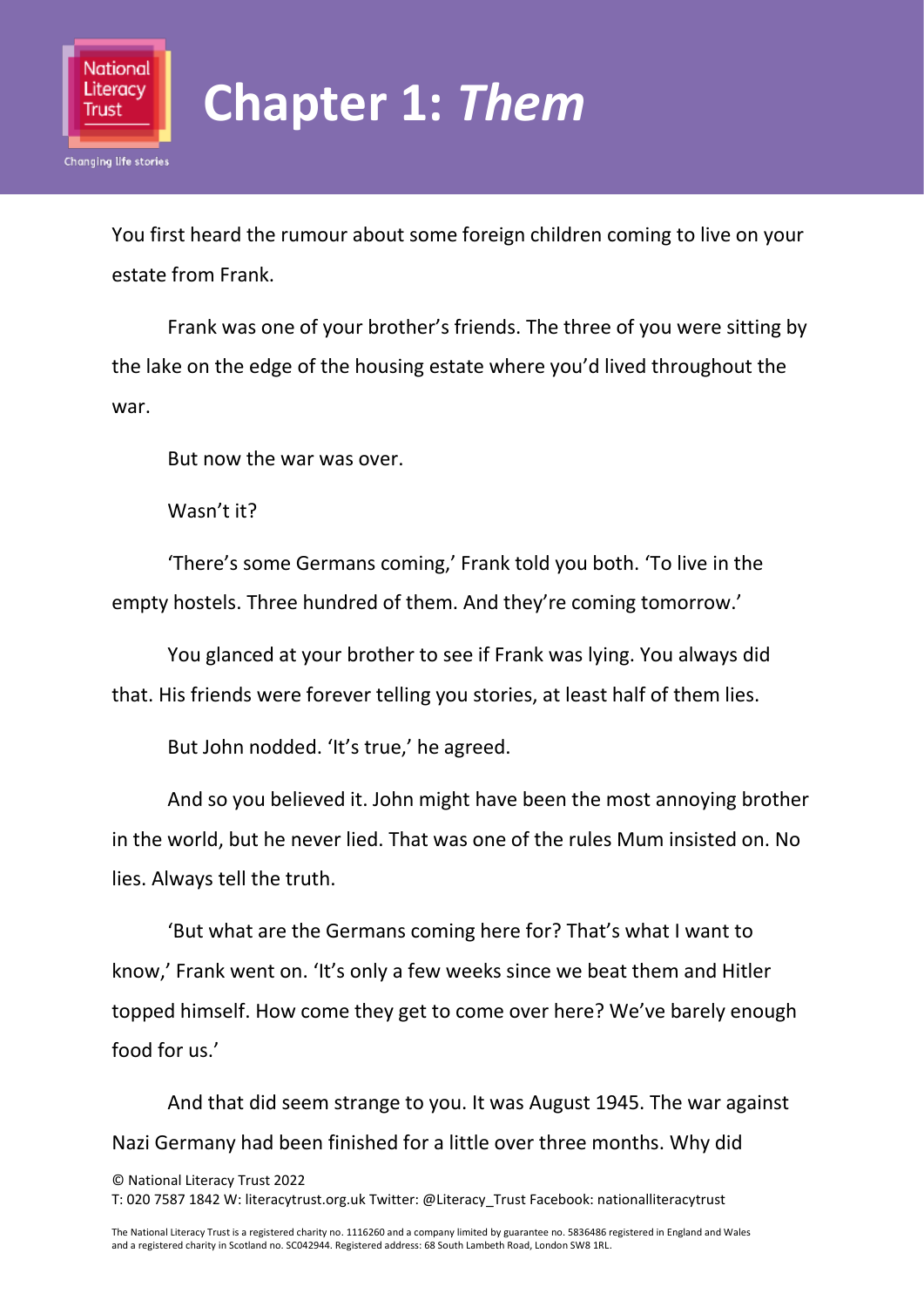German children have to come to England? Half the British Army weren't even home yet. Your dad was still in Japan or somewhere like that. You'd not seen him for years. If he walked up along the side of the lake now you probably wouldn't even recognise him.

What Frank had said about the Germans had been going round and round your head. So when you saw your Mum coming back from town, walking with some of the other mums, you wanted to ask her about it. What did she know about these Germans?

Mum had been to do what she did every Tuesday. To watch the newsreel at the cinema in Windermere and then go shopping for food. She had to take ration coupons to the butcher and greengrocer and bakers to try and get food for the family. But you could see that her bag had barely anything in it and you couldn't help thinking what Frank had said about there not being enough food. Mum looked tired, but when she saw you she dropped the bag on the track, ran to you and hugged you hard. So hard it hurt. And you saw other mums doing the same to their children. It was so strange.

'What's up Mum?' you asked her.

She shook her head. 'Nothing. I love you. That's all.'

But you knew something was up. All the mums were weird that day. Like when they'd been in the cinema they'd not seen the newsreel at all, but had watched some horror film that had scared them all so much they had to cuddle their own children to feel better.

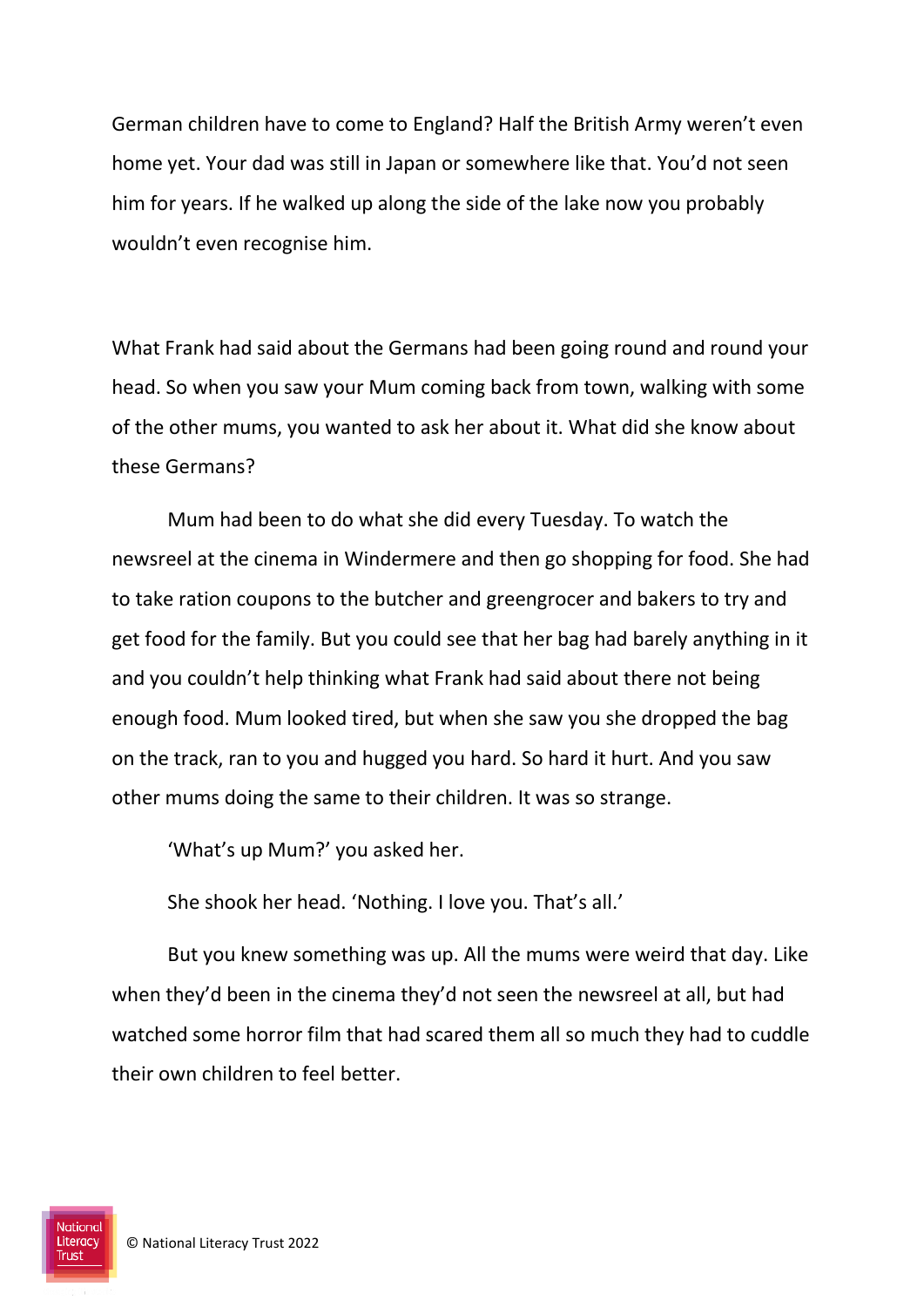Later that night you were having your tea with Mum and your brother John. There wasn't much to eat. Just potatoes and carrots and you still felt hungry after it. But you'd had to get used to that feeling through 5 years of war. And there was even less to go round now it was over.

You caught your brother eyeing the tomatoes that Mum was growing in the window of the small house you lived in on the estate. Most families grew tomatoes. There was an excitement about when they'd be ripe and ready to eat. With rationing, you didn't get much in the way of fresh fruit and veg.

'Can't we have some of those?' John asked.

Mum shook her head. 'They're not ripe yet. Look. There's barely a blush of colour on them.'

And Mum was right. They were green or pale orange at best. Not red and ripe and rich like they would be when they were ready to eat. You could taste them by just thinking about it.

But John wasn't having it. He was angry. Hungry angry. He slammed his knife and fork down on the table, drawing a frown from Mum. She always said it was important to have good table manners. You had to hold your knife and fork properly and put them gently on the plate. Not slam things down. That was another one of Mum's rules.

'And who are these Germans that are coming to live here?' John demanded. 'Will we get even less food? Will the dog get less food too?'

You looked down at your dog, Spot, who was sitting patiently, waiting for someone to drop some food from the table. On purpose or by accident.

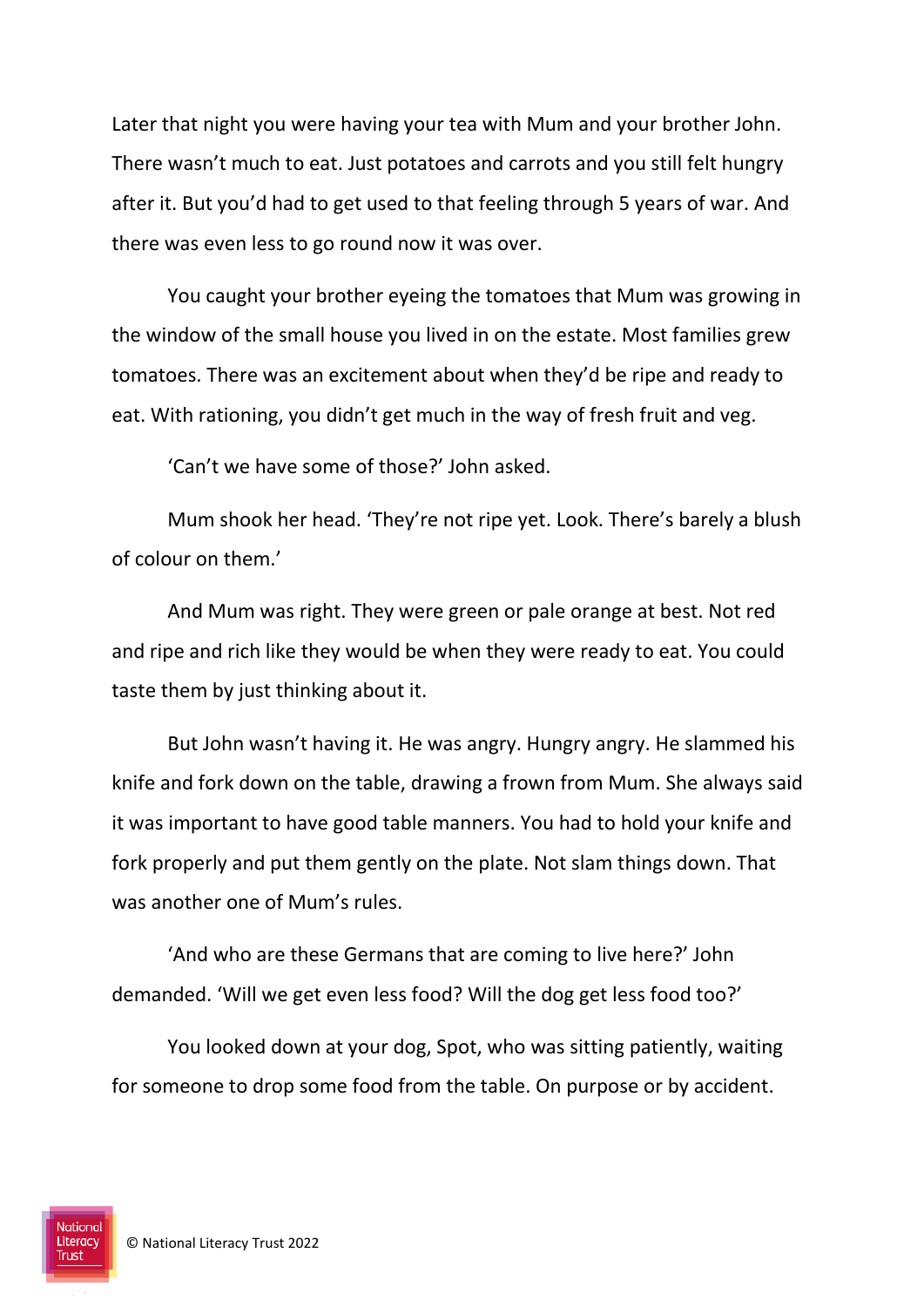'We need to talk about those Germans,' Mum said. 'They are children first and foremost. Remember that. And they're not all Germans.'

'Yes, they are,' John snapped. 'There's 300 Germans coming to live here and we don't have any more than one stupid potato to eat. What happens when they come? Do we all get half a potato then? Will they get all our tomatoes too when they're ripe?'

#### 'John!'

'I hate them already,' your brother went on, ignoring Mum's reprimand. 'Frank says we should stop them coming. So they don't take all our food and jobs and even our houses. We should send them back.'

'John!' Mum barked your brother's name and the room fell silent.

With Dad still away fighting in Japan, John fancied he was the boss sometimes. But not when Mum shouted his name like that. He was back to being a thirteen-year-old boy then.

'You can't send them back,' Mum said in a quiet voice after a long silence. 'They are children and they can't go home again.'

John didn't reply. He knew he'd gone too far.

But you were desperate to know why they couldn't be sent back. It didn't make sense. Why should a load of Germans, or children or whoever, whose mums and dads had started the war in the first place, get to come over here and eat your food?

So you asked, risking Mum being angry with you. 'Why can't we send them back?'

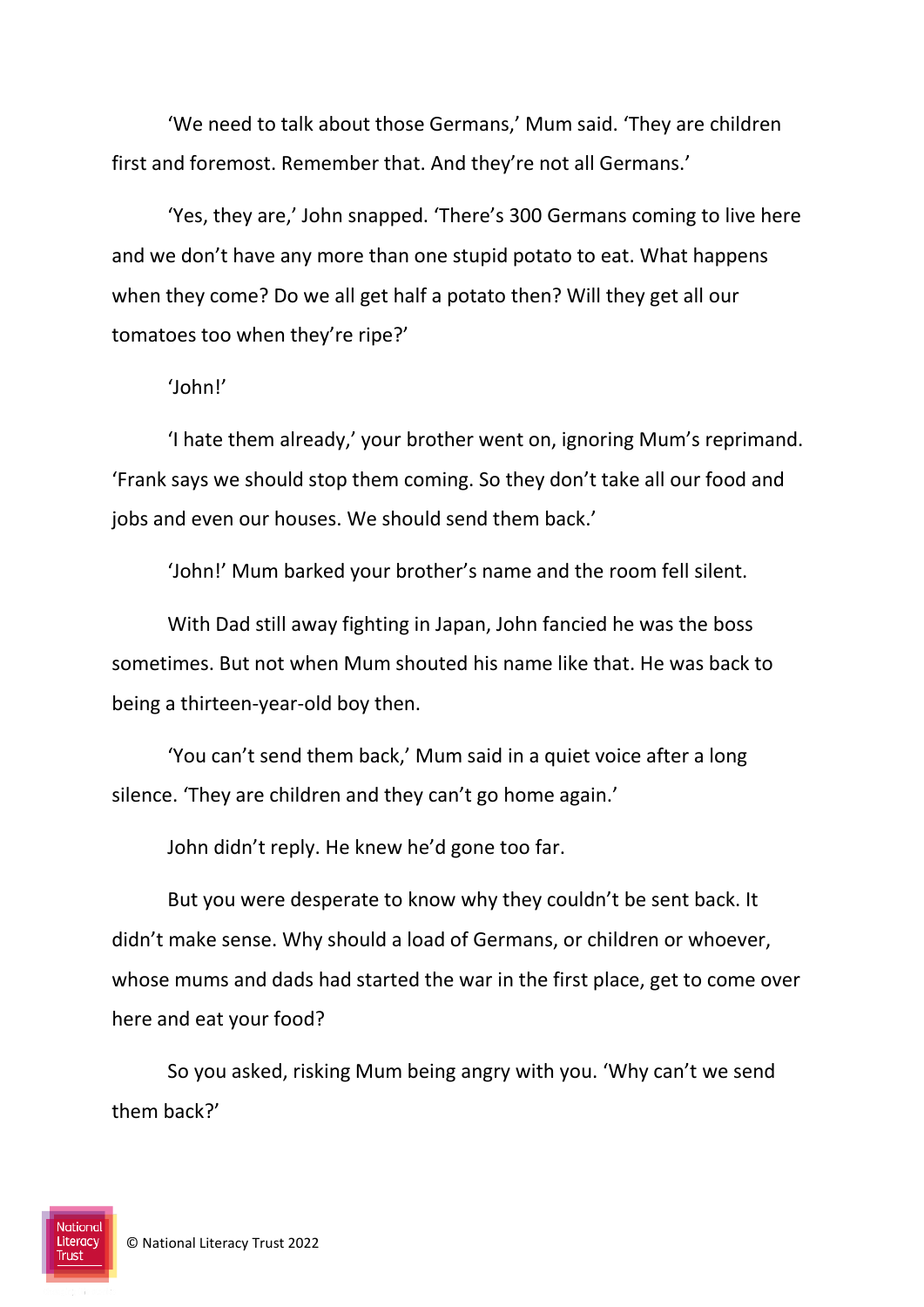'They've no home to go *back* to.' Mum sounded sad not cross. 'So where are their mums and dads, then?' you asked. 'They're dead, mostly, love,' Mum said. 'They've no one.' 'Oh,' you said.

John was still silent. Mum faced him.

'The children that are coming… they're really not all German, John,' Mum told him. 'And it wouldn't matter if they were. They're children. Children who have lost their parents and their homes and,' Mum stopped speaking. She looked down at her plate, cut her potato in two and passed you each a half.

Your heart leapt and you picked up your fork again. Extra food!

But John put his potato half back on Mum's plate.

'I'm sorry, Mum,' he murmured.

So you did the same, reluctantly. Even though you were still hungry.

Later – after tea – by the edge of the lake again, you sat with some of the other children of the estate. There was electricity in the atmosphere. The sun had slipped behind the wooded hill on the far side of the lake and the air felt suddenly cool. Everyone was talking about the Germans who weren't Germans.

It was hard – on nights like these – not to feel that where you lived was paradise. There might not be much food and your dad might be away at war, but you lived by a lake where you could swim and woods where you could run. And the German bombers had never made it to Windermere.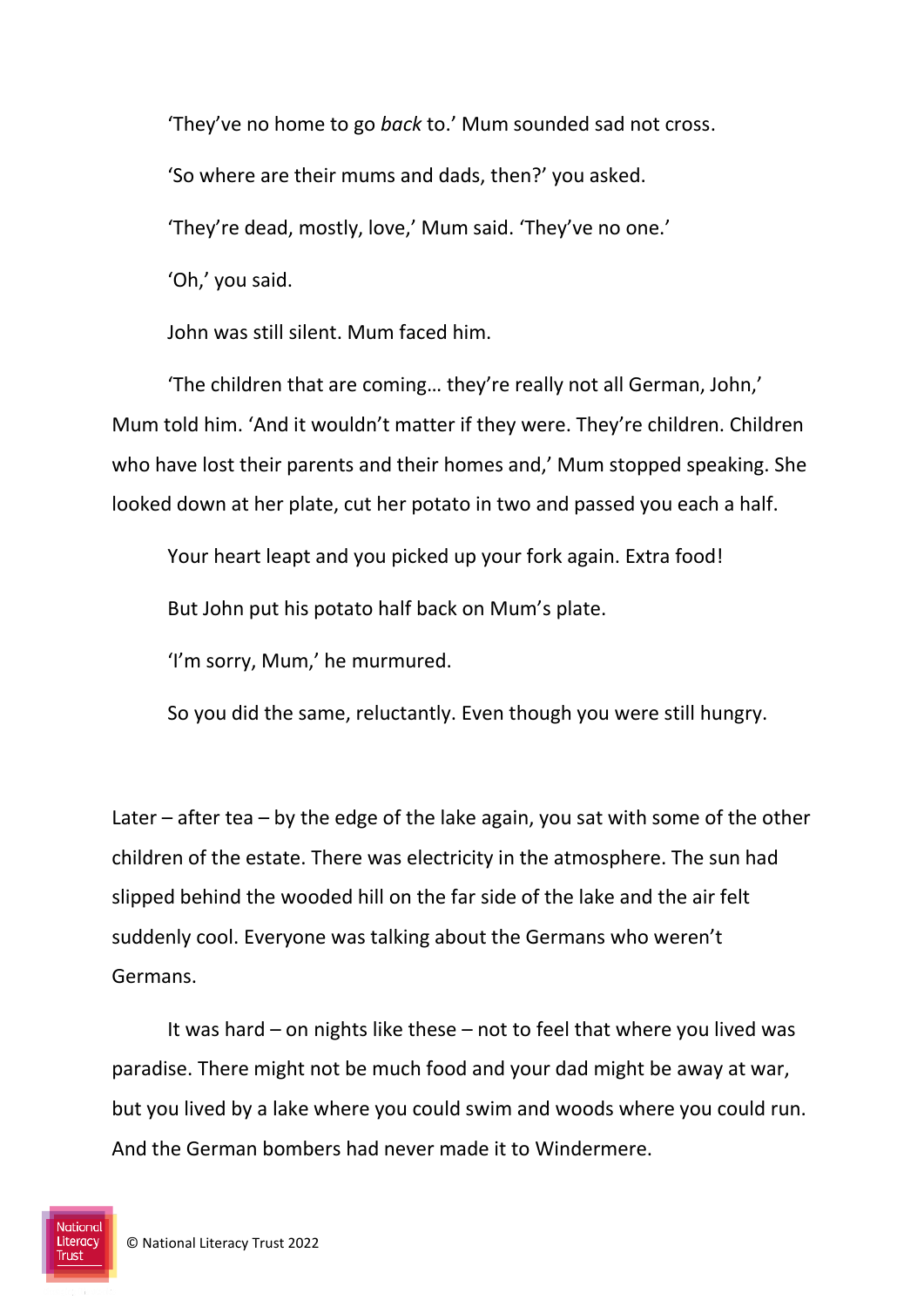Still, your brother and his friends were doing their best to spoil it, telling each other facts you knew were not facts at all, but things they had invented. Things they wanted to believe.

'They're not German.'

'Some of them are.'

'Their parents were German soldiers who got killed.'

'One of them is Hitler's son.'

'They're Jews.'

'They're landing at the airport now. They'll be here in the morning.'

Then Peggy Wing was talking about the film the adults had seen at the cinema. Most of the grown-ups hadn't told their children about the film that had made them act so funny. But Peggy's mum had.

'Mum told me the Jews had all been kept in camps and they'd not been fed for weeks and that lots of them had just died and that others had been murdered, then she started crying and wouldn't tell me anything else. Said that she'd told me too much already.'

As the sky faded from bright blue to pale blue and stars began to twinkle, you sat and stared back at your lake and woods and hills and fields and wondered how it would be to have these children come and live among you. What would it be like in the morning when the Jewish children arrived? Would they be strange? Would they take all your food? Or would some of them become your friends?

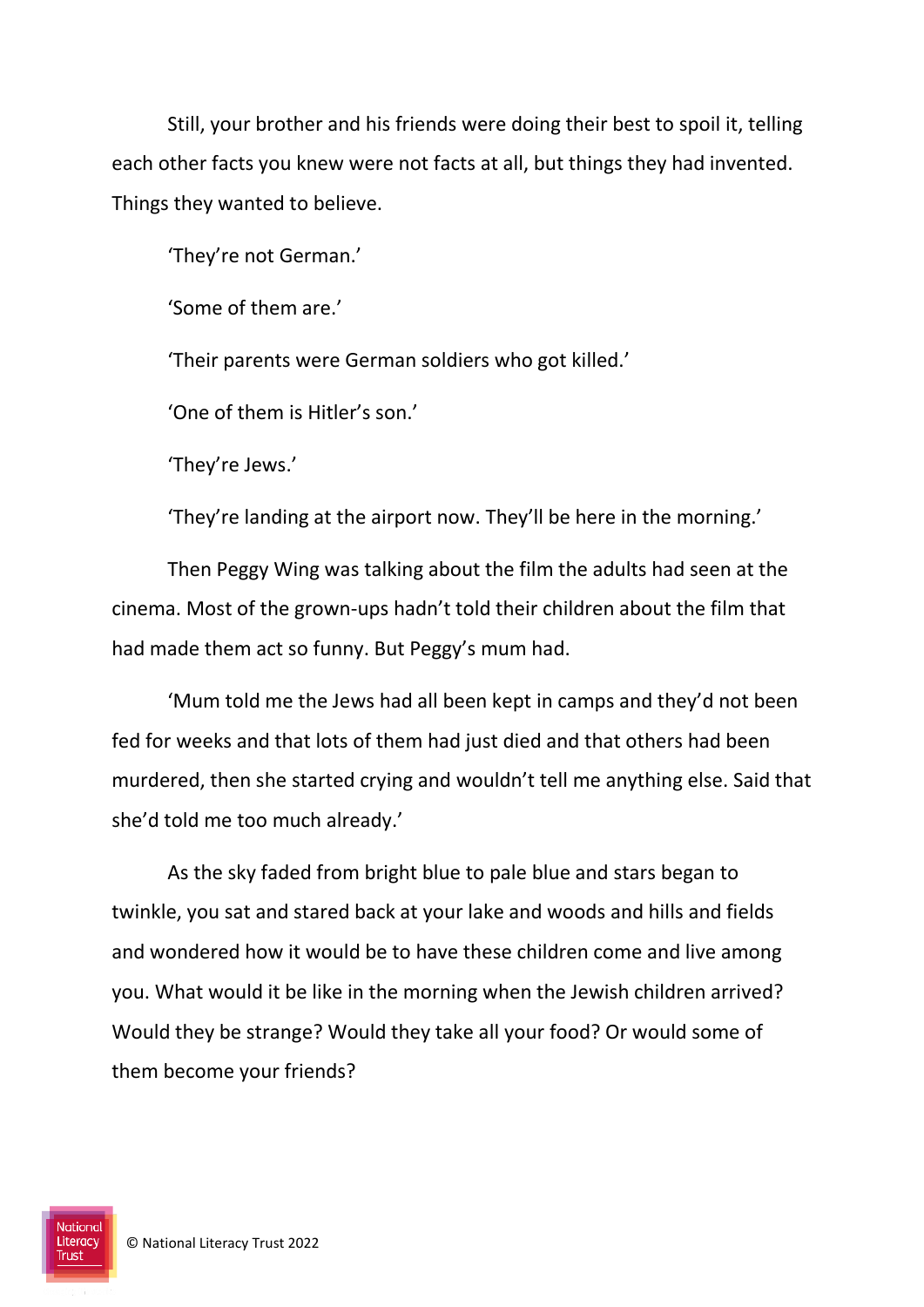*Them* **is a story by children's author, Tom Palmer, based on his 10+ novel**  *After the War***, which is about a group of Holocaust survivors. You can read chapter two on Tuesday 25th January.** *Them* **has been commissioned by the National Literacy Trust to mark Holocaust Memorial Day 2022. Thank you for reading it.** [www.tompalmer.co.uk/after-the-war](http://www.tompalmer.co.uk/after-the-war)**.** 

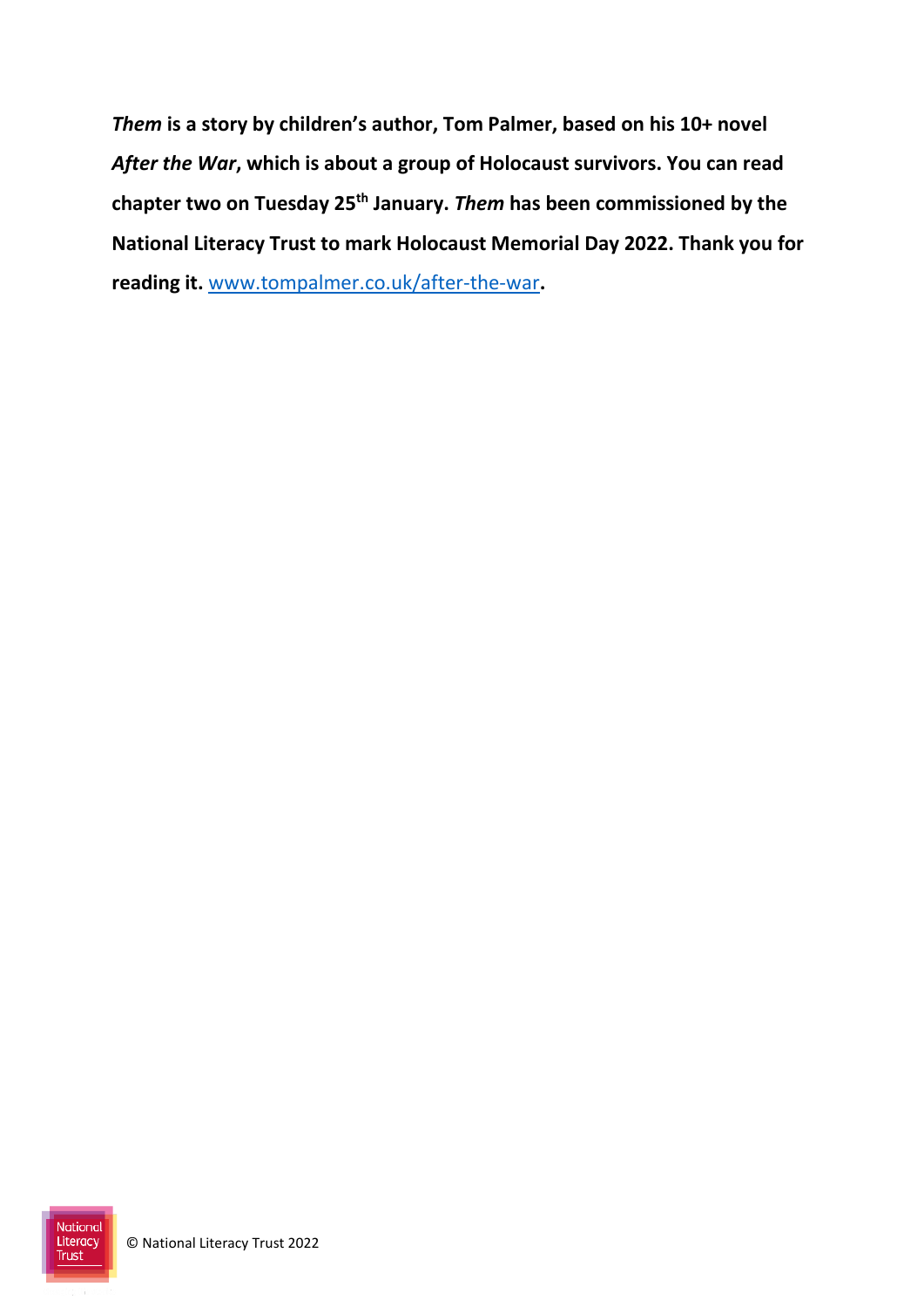

### **Chapter 2:** *Them*

You couldn't sleep. And nor could your brother. In the bedroom, you shared you could hear the noises of trucks or buses arriving in the night. The sound of voices calling out, too. The Germans who were not Germans – and might be Jewish children – were coming.

You had taken it in turns to stare into the darkness through your small bedroom window to see what you could see, but it was so dark that night you had nothing to go on.

Later, when John had gone to sleep, you thought you heard someone crying across the estate. The way Spot reacted, his ears pricking up, made you sure that you really had heard something.

It was John's idea to spy on the Jewish children the next morning. Mum had been so cagey about who they were and what had happened to them, that you both wanted answers of your own. You felt like detectives. You needed to know whether they were good or bad.

Even though you wanted to get outside quickly, Mum made you dress properly. John had wanted to run out and see them in his vest. But Mum made you both put on trousers and jumpers and a waterproof. It was still chilly from the night and there was a light drizzle coming off the fells. Another of Mum's rules, like manners at the table and not lying. You had to dress properly outside.

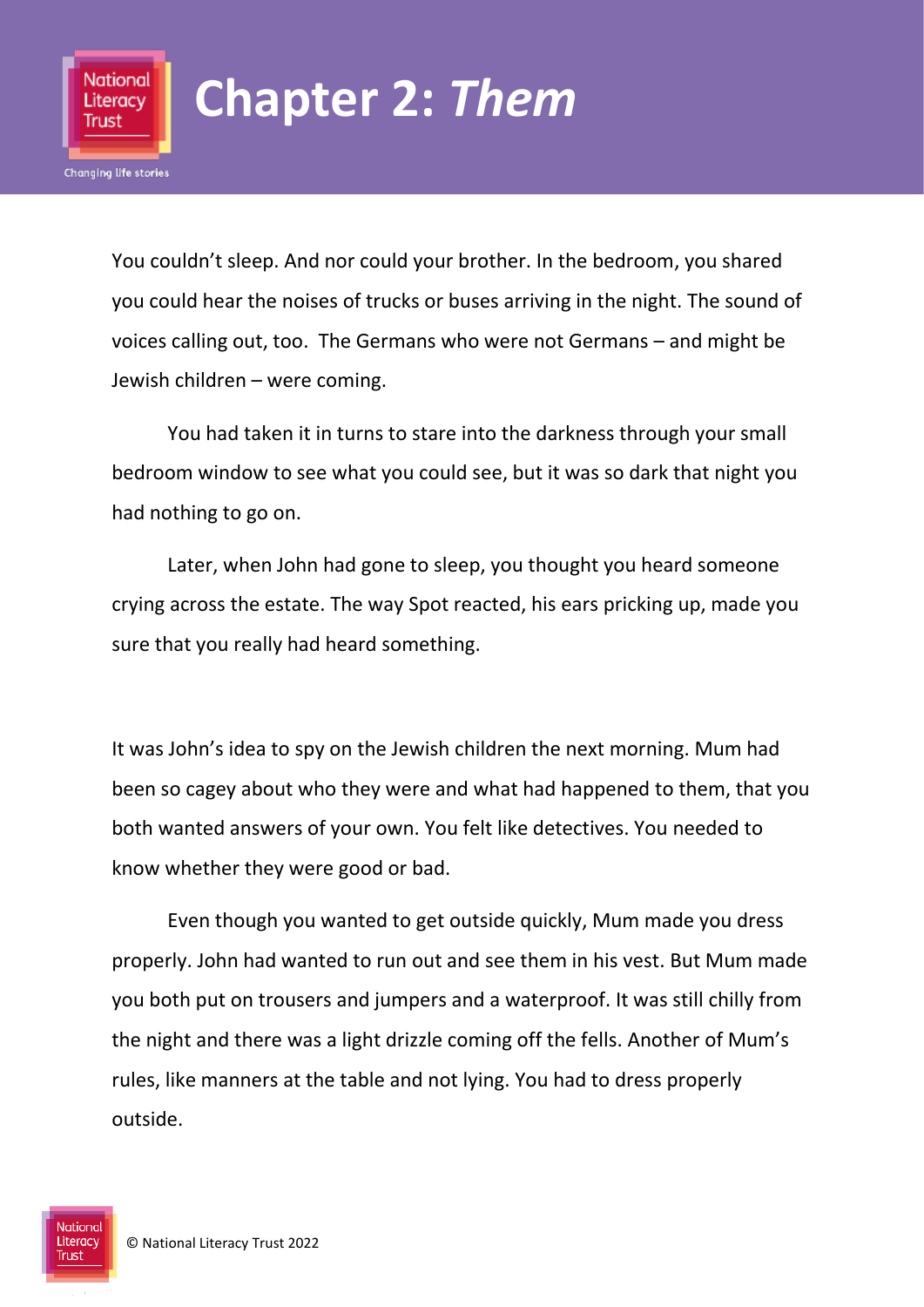On the edge of the estate, adjacent to the hostels where the Jewish children were going to be housed, there were some dense woods on raised ground. If you crouched up there, you would be able to see everything. You took Spot. He would keep quiet and still if you wanted him to.

'Be careful,' John said as you found a vantage point. 'Don't let them see us. And if they do, run. Run as fast as you can home to Mum where they won't be able to get you.'

You did wonder what John was so afraid the Jewish children would do to you if they did get you.

Once in position, you saw them. Dozens, just standing on the grass. Boys only. You couldn't see any girls. They looked funny and it was hard to work out why until John said it out loud.

'Underwear!'

'What?'

'They're all in underwear.'

Now you were both laughing. It was such a funny sight to see. Rows and rows of boys going into some sort of a tent wearing underwear. Just vests and pants. In front of the rose beds that were still in flower in late August. And you wondered what your mum would think now to see these boys half undressed.

The tent they were going into puzzled you at first. The boys were passing through it. And  $-$  as they came out  $-$  they were covered in powder. White powder. They brushed it off themselves and the air clouded with it.

'What the…?' John said.

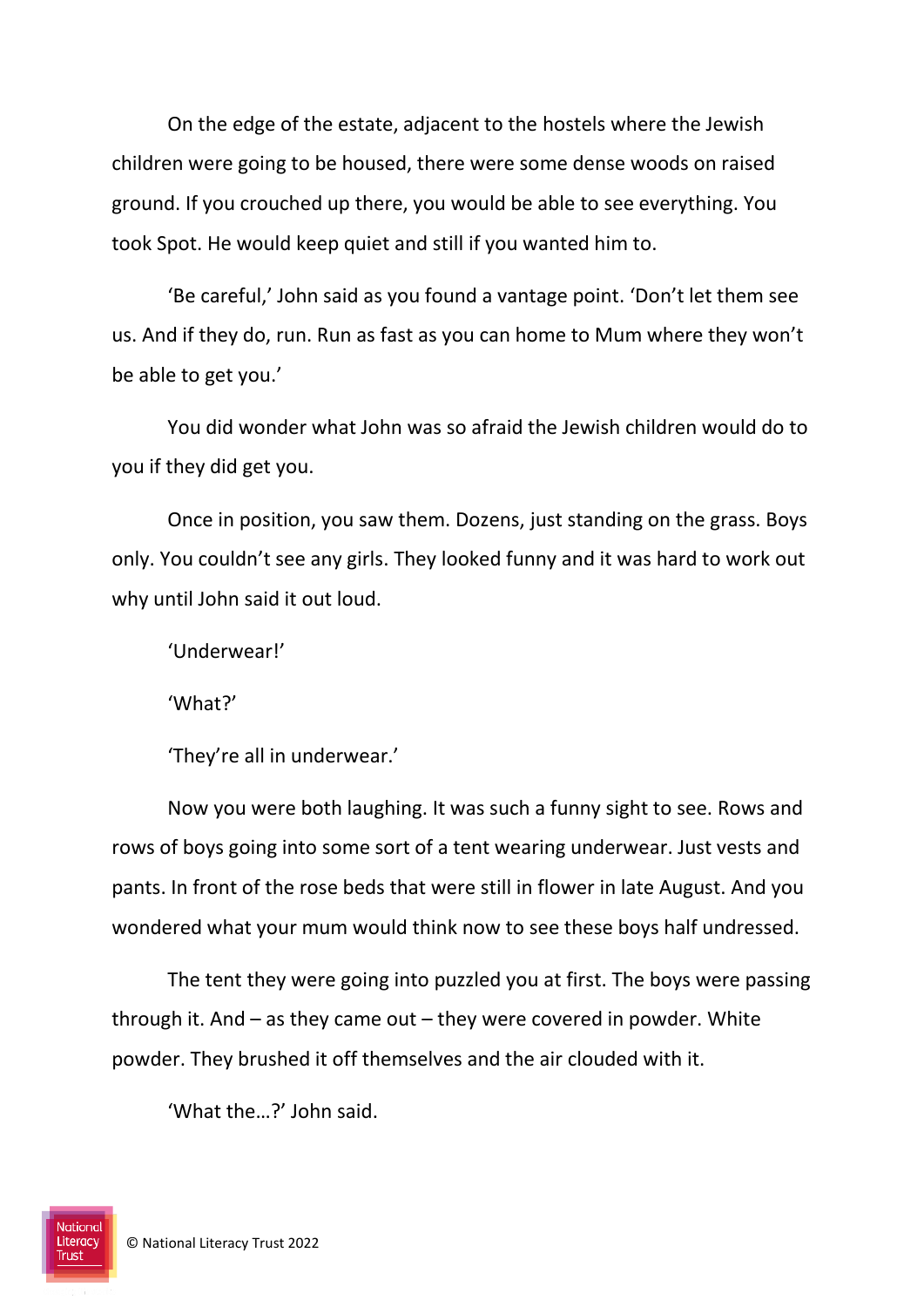The scene reminded you of something to do with sheep. And then you got it. They were being cleaned or deloused. Like herds of farm animals.

'Let's get closer,' John whispered. 'Look… some of them are going into one of the dining halls.'

You followed John silently through the trees and across the grass so that you could peek in through the window of the dining hall and see them. Your mind was still reeling from seeing them herded into a tent, then doused in powder.

Reaching the window you stayed low and listened, not wanting to be seen. You could hear voices, some shouting. But none of it was intelligible. It was all in a foreign language.

'They can't even speak English,' John said laughing. 'They must be really dumb. As well as dirty.'

You didn't reply to your brother. But you did wonder how they would get on in England if they couldn't speak English. What was the point of them being here? How would they be able to do anything like go to school or get or a job or even just ask for a cup of tea? Maybe they would be better off staying where they came from, you thought. But – too keen to see them up close, see what the faces of these creatures looked like – you peeped in.

You both gasped at the same time.

The Jewish children were sitting at long tables and had been served with baskets of bread. Instead of passing them around, each taking a piece of bread in turn, they were grabbing hunks of it, some eating immediately, others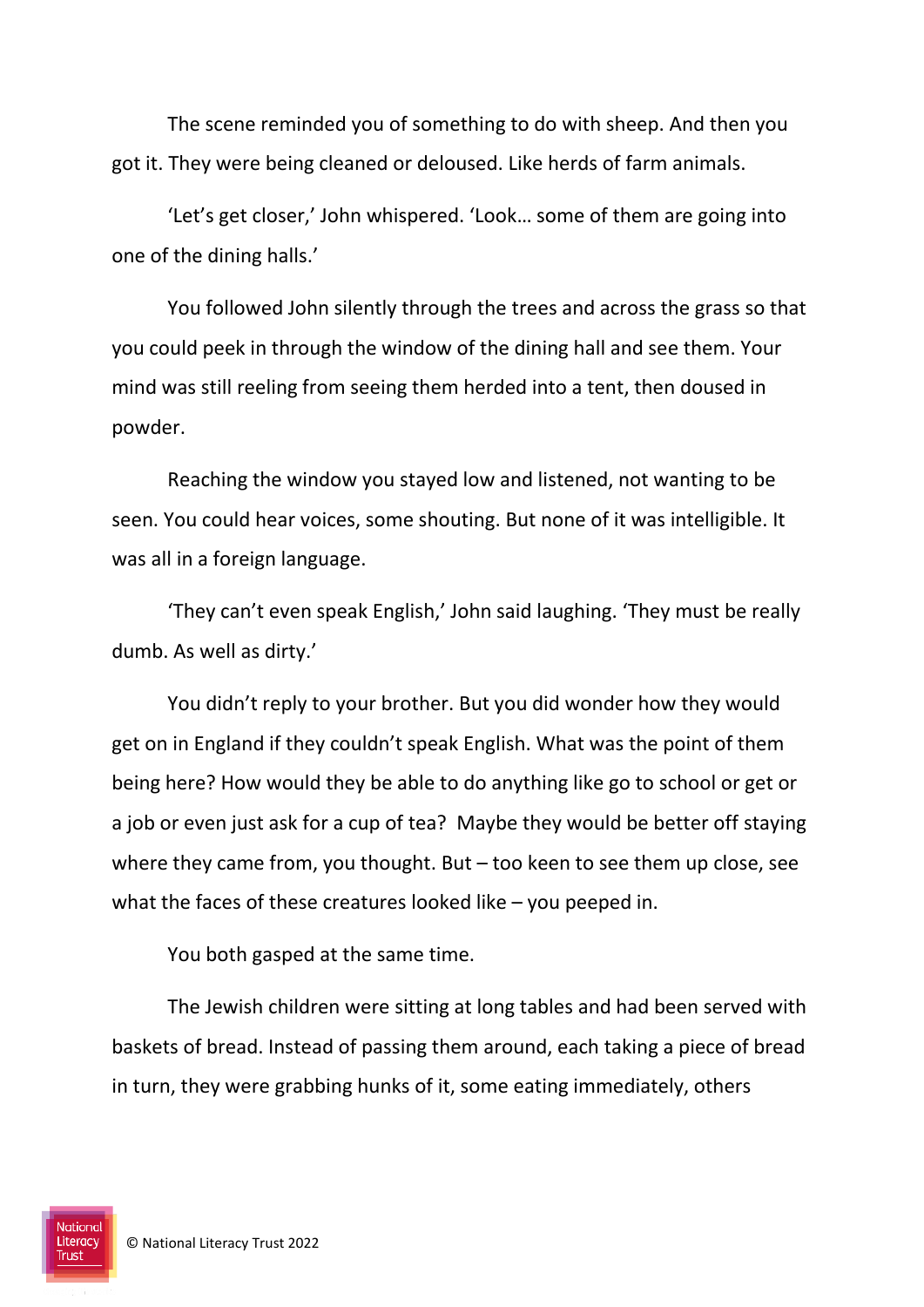stuffing bread up their tops; there were pieces of bread flying around the room.

You have never seen anything like it. Mum would have gone mad to see you do this. You couldn't stop yourself laughing.

But John, not laughing, said: 'They're like animals.'

And then one of them was looking at you. His eyes wide as he chewed open-mouthed on his bread. He was smiling and then waving at you.

Now John saw him too and you both found yourselves running, fast and hard, back into the woods.

You stayed hiding in the woods until all the Jewish children had left the dining hall, some running into their hostels with several pieces of bread in their arms. Others wandered in the drizzle towards the rows of houses where the local people lived. Where you lived.

'What are they going to do now?' John asked you. His first words since you had run from the dining hall window.

It was strange. Very strange. John, who was always so confident and in control, seemed to have no idea what to do.

Now you watched as a group of three boys – all in underwear still – wandered around the estate and you could sense John becoming tenser as he saw them stand near your house.

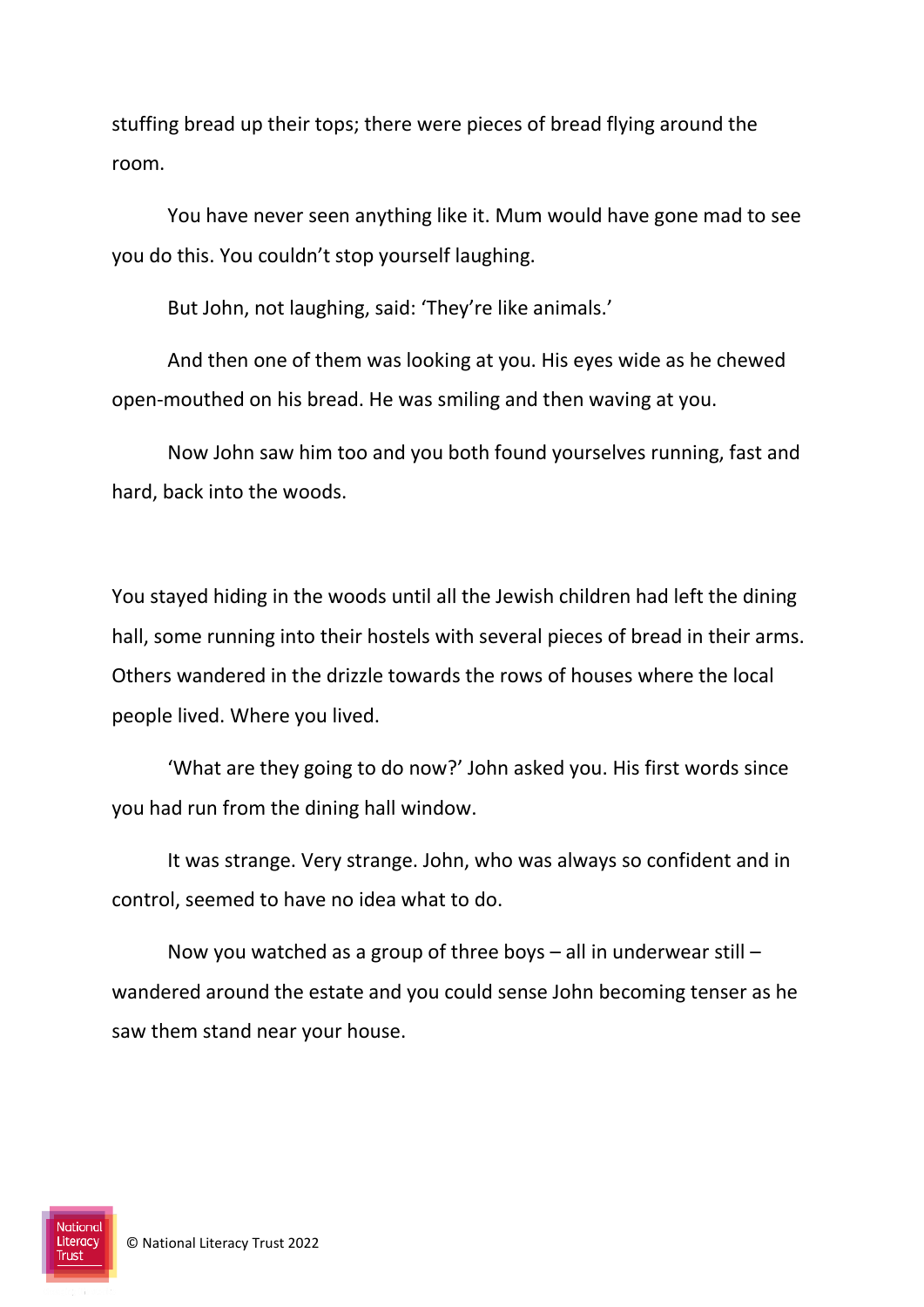John's and your bikes were both still propped outside your front door. The front door was open, too. But you knew Mum was out. You began to feel more anxious as the boys moved closer to your house.

'They going to rob us,' John spat out. 'Look. They're going to go into our house. They might even take the tomatoes. They're nearly ripe.'

You watched as the Jewish children stopped next to the two bicycles. They were talking. One of them knelt down and touched the tyre on John's bicycle. They were more interested in the bicycles than the tomatoes, it seemed.

'I hate them,' John spat, standing up, ready to run across to stop the refugee children touching your bikes. But not moving. Doing nothing to intervene.

And you found it hard to believe that, still, John did nothing as the three boys lifted the bikes from the wall and began to laugh and chatter, their foreign words undecipherable to you, then climbing on the bikes as if to cycle away.

Why was your brother still doing nothing?

His face was twisted with anger, but he stayed squatting among the trees, as Spot picked up on his anger and began yapping at the boys.

You watched, Spot yanking at his rope, as one boy climbed onto one bicycle, one on the other, and as they cycled away in the direction of the lake. You could even see the looks on the faces of the boys. They were laughing.

'Let's follow them,' you said. 'Get the bikes back. They're heading down by the lake.'

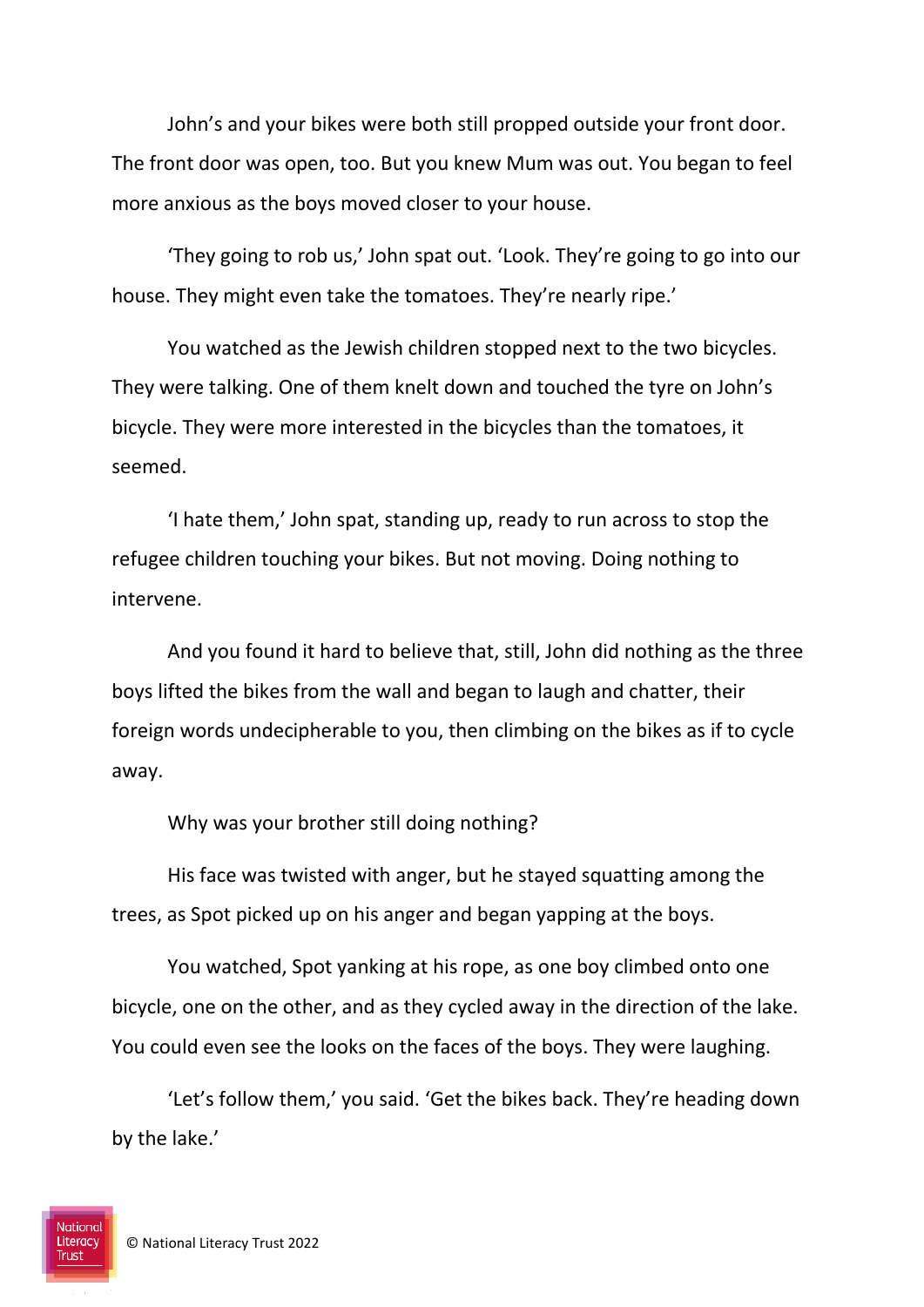John shook his head vigorously. And you understood. He was afraid of the Jewish children.

'Shall I go?' you heard yourself say.

John nodded, but his eyes wouldn't meet yours.

'I'll go,' you said again and you walked out from the cover of the trees across the open field towards the edge of the lake, led by Spot tugging at the rope as if he intended to take on the bicycle thieves himself.

It took you a few minutes to find them, but there they were, their silhouettes black against the rippling light coming off Windermere.

Were you afraid?

A bit.

What were you planning to say to the boys who had stolen your bikes?

You weren't sure.

So you stood there until you saw one of them, then all three of them, look over at you, then stand to face you.

*Them* **is a story by children's author, Tom Palmer, based on his 10+ novel**  *After the War***, which is about a group of Holocaust survivors. You can read chapter two on Tuesday 25th January.** *Them* **has been commissioned by the National Literacy Trust to mark Holocaust Memorial Day 2022. Thank you for reading it.** [www.tompalmer.co.uk/after-the-war](http://www.tompalmer.co.uk/after-the-war)**.** 

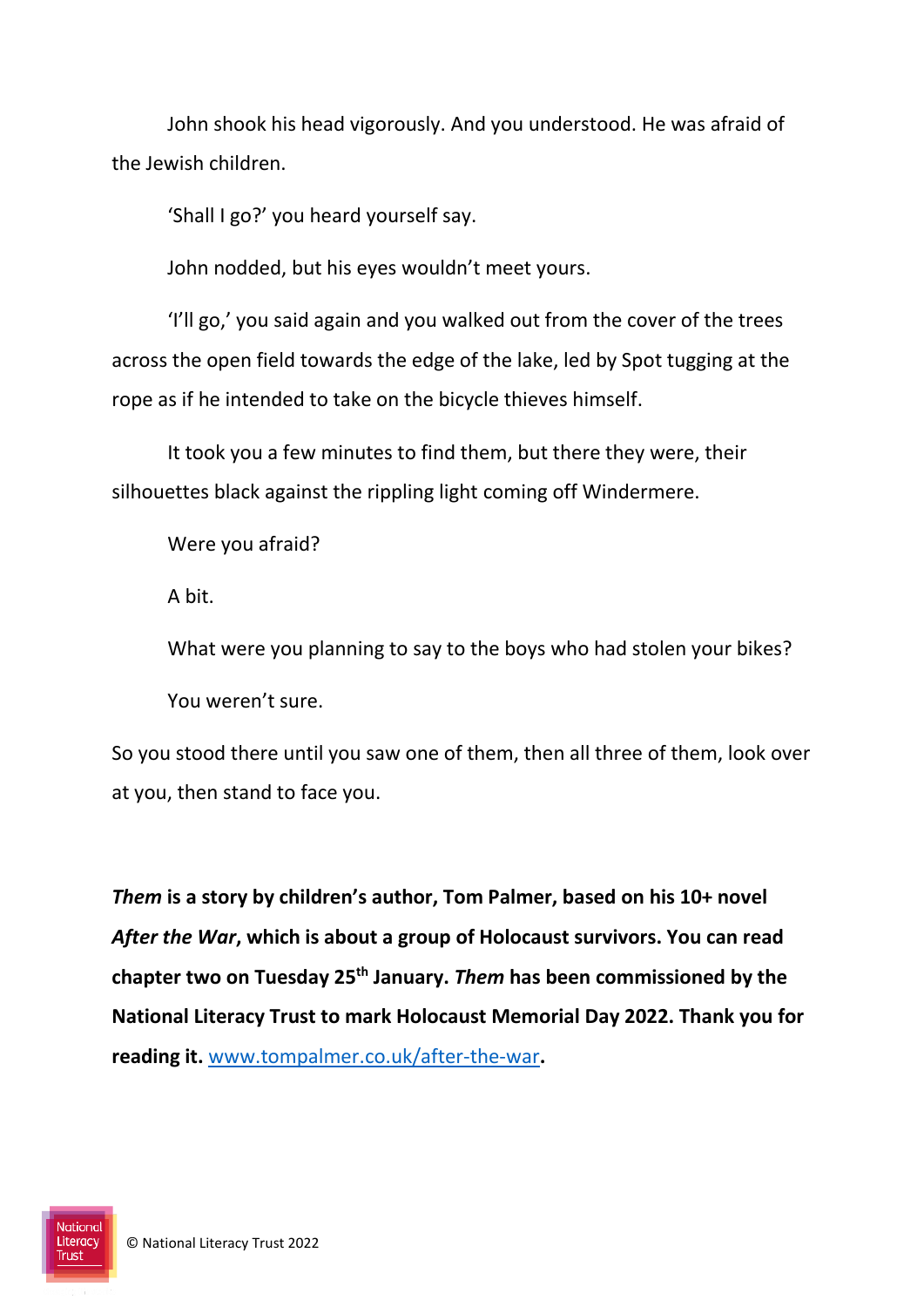

#### **Chapter 3:** *Them*

'So the boys were nice and brought the bicycles home?' Mum asked as you sat down to eat your breakfast, the sun coming through the window where the tomatoes were ripening, redder every day.

It was the following morning.

'Very nice,' you told her, glancing at John. 'One is called Mordecai and he speaks English. But the others – Yossi and Leo – don't.'

'They should learn to speak English,' John muttered under his breath. 'Them lot? They've no manners. They're animals.'

'They are learning,' you snapped back.

'Children,' Mum said, heading off an argument.

Since the incident with the bicycles there was a lot of tension at home. Between you and your brother. It was strange. For years you had looked up to him and thought like him. But not anymore.

For days, you had had to hear him talking about how *they* steal bicycles and *they* take our food and *they* eat like animals when they get that food. And how – when Mum is not around – *they* will learn a lesson soon enough.

Your brother and Frank and the rest of them had a plan. You could tell that. But you had no idea what it was. Or when it would happen.

Until it did.

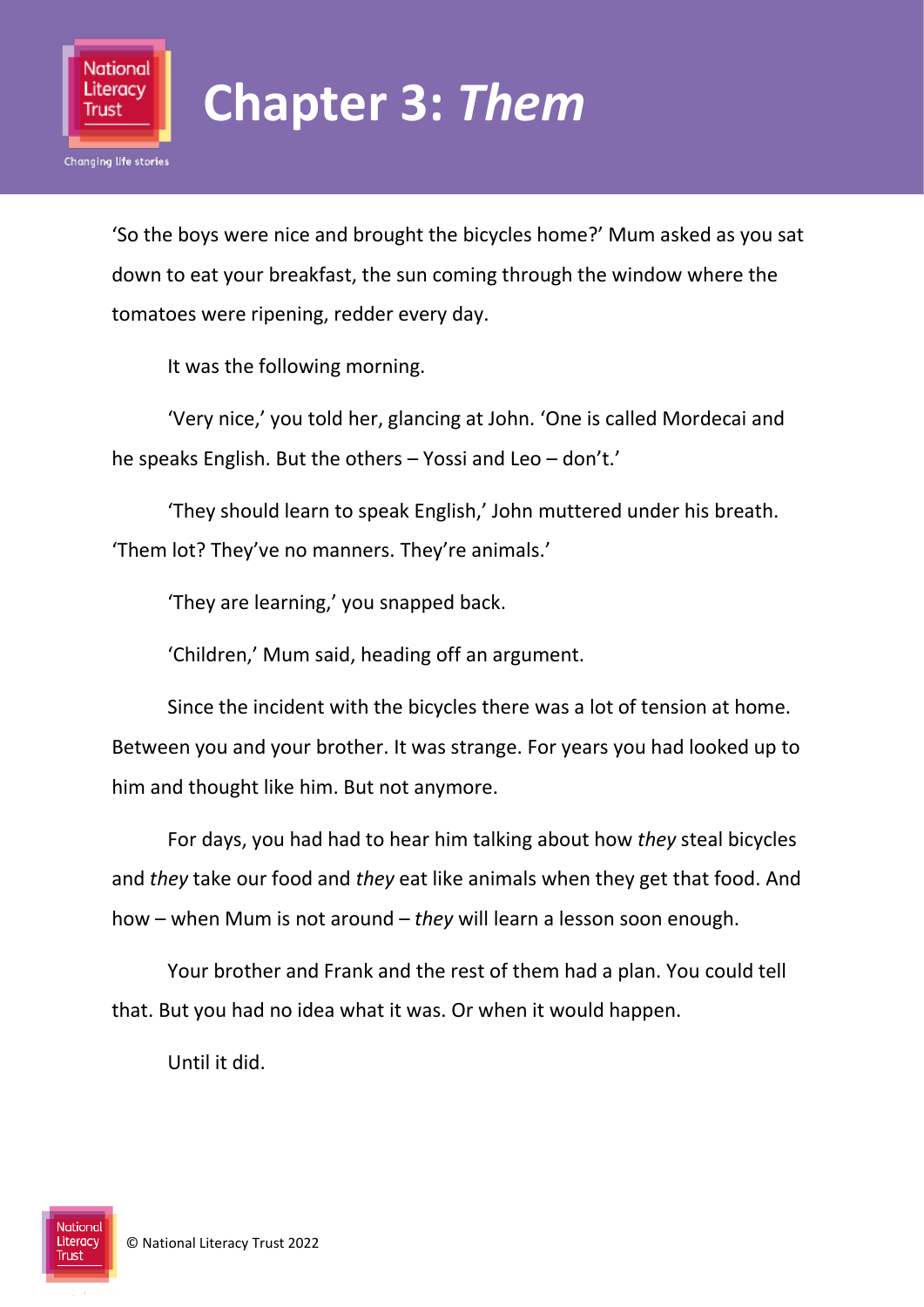On Fridays at nightfall, many of the Jewish children gathered together in one of the halls for a religious service. You had wanted to go in and watch. To see if it was like when you and your mum and brother went to church. Or if it was completely different. And on the third Friday that they'd been here, you and Mum were allowed to go and be part of their service.

The children sat on benches and a man called Rabbi Weiss – who was a bit like a Jewish vicar – began talking and chanting in another language. You thought it might be German or Polish because you now knew that most of the boys were Polish, not German – but Mum told you that it was Hebrew, the Jewish language.

The children were all singing together when it happened.

A bang on the door, then loud crackling as a bunch of fireworks went off in the room, the stench of gunpowder in your nostrils. You put your hands over your ears and watched the fireworks, thinking maybe it was part of the service, some sort of display, but realising it wasn't as the boys panicked, running for the doors and windows, or just curling up on the floor. Some sobbing. You saw one younger boy wet himself, he was so frightened.

It was horrible. The way the boys reacted made you wonder what they had been through. They had acted like someone was shooting guns or throwing bombs at them. You had known it was a nasty trick from someone off the estate when you saw faces at the window, looking in on the chaos, grinning.

After the fireworks, Mum invited three of the boys home for something to eat. Yossi, Leo and Mordecai. They quickly recovered from the shock of the

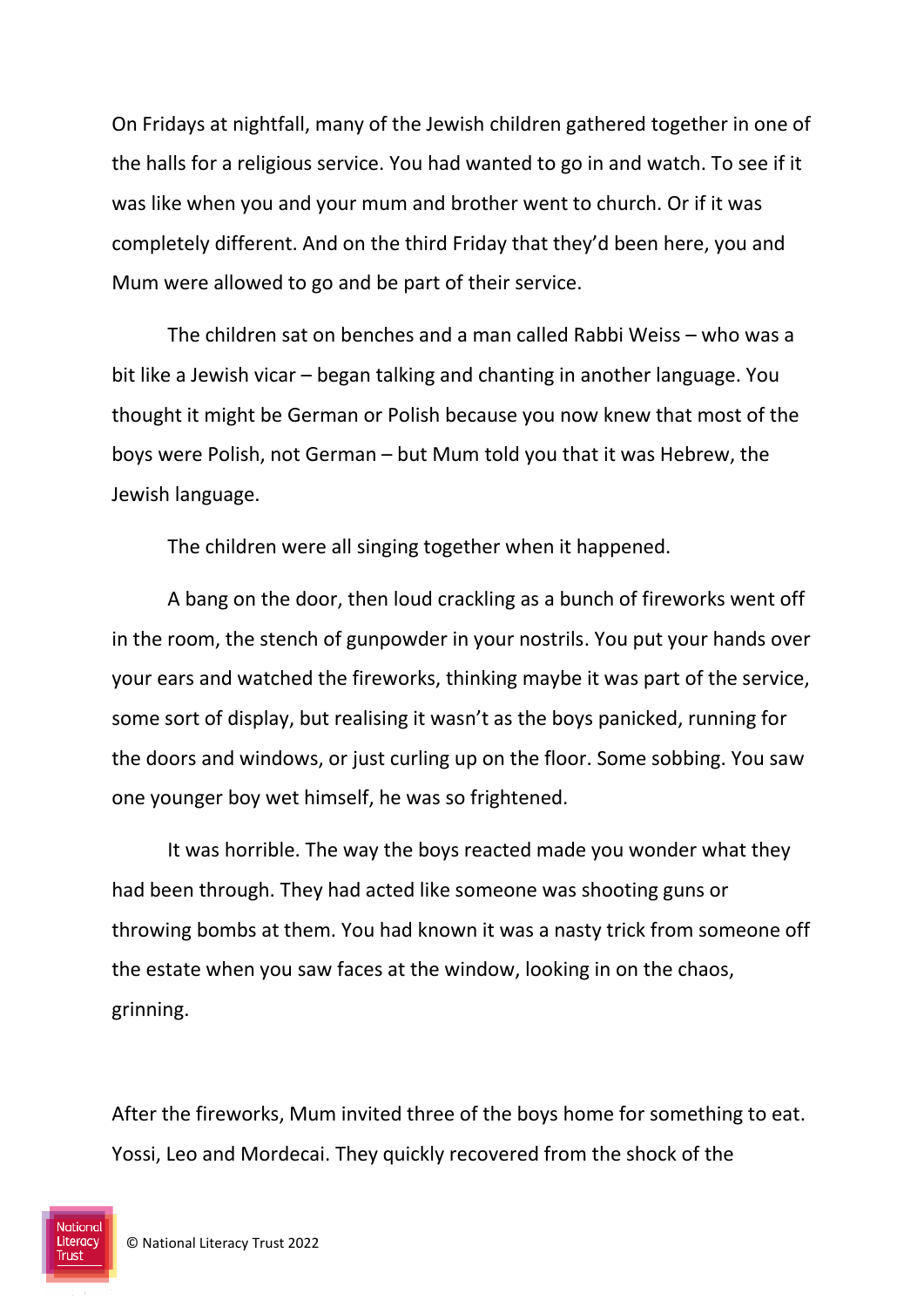fireworks as Mum sat them at the dinner table, laid out the best white tablecloth and set out the family's best silver cutlery for the boys to use. Mum served the boys scouse, a soup made of vegetables.

Your brother was nowhere to be seen. And you had to wonder why the boy who never missed a meal was not at the table. Had he thrown the fireworks? Him and his friends? Was that the lesson he was going to teach the boys that he had been talking about? Had that been his face at the window watching as the Jewish children had been so distressed?

You weren't sure, but you suspected.

Mum placed large bowls of soup in front of Yossi, Leo and Mordecai. Then one for you. And you watched as they ate, noticing they no longer tore at their bread, or stuffed it into their clothes. You smiled as Leo and Mordecai ate. But then saw that Yossi was not eating. His head was hanging over his bowl. For a minute you thought he was praying. Until Mordecai stood next to him and put a hand on his shoulder and you saw that Yossi was crying, whispering half-formed words to his friend.

Now Mordecai looked at Mum.

'He sad because of meal and table cloth. Reminds him of Shabbat, that's what Jewish people call our religious day. Like your Sabbath. On Friday nights at home we did this. With our parents and brothers and sisters. Before.'

Yossi was listening, trying to understand the conversation.

'Look,' he took a piece of newspaper out of his pocket. He showed it to Mum, but not to you. Mum took it and read the article. She studied a photograph too. But she wouldn't let you see even though you asked to.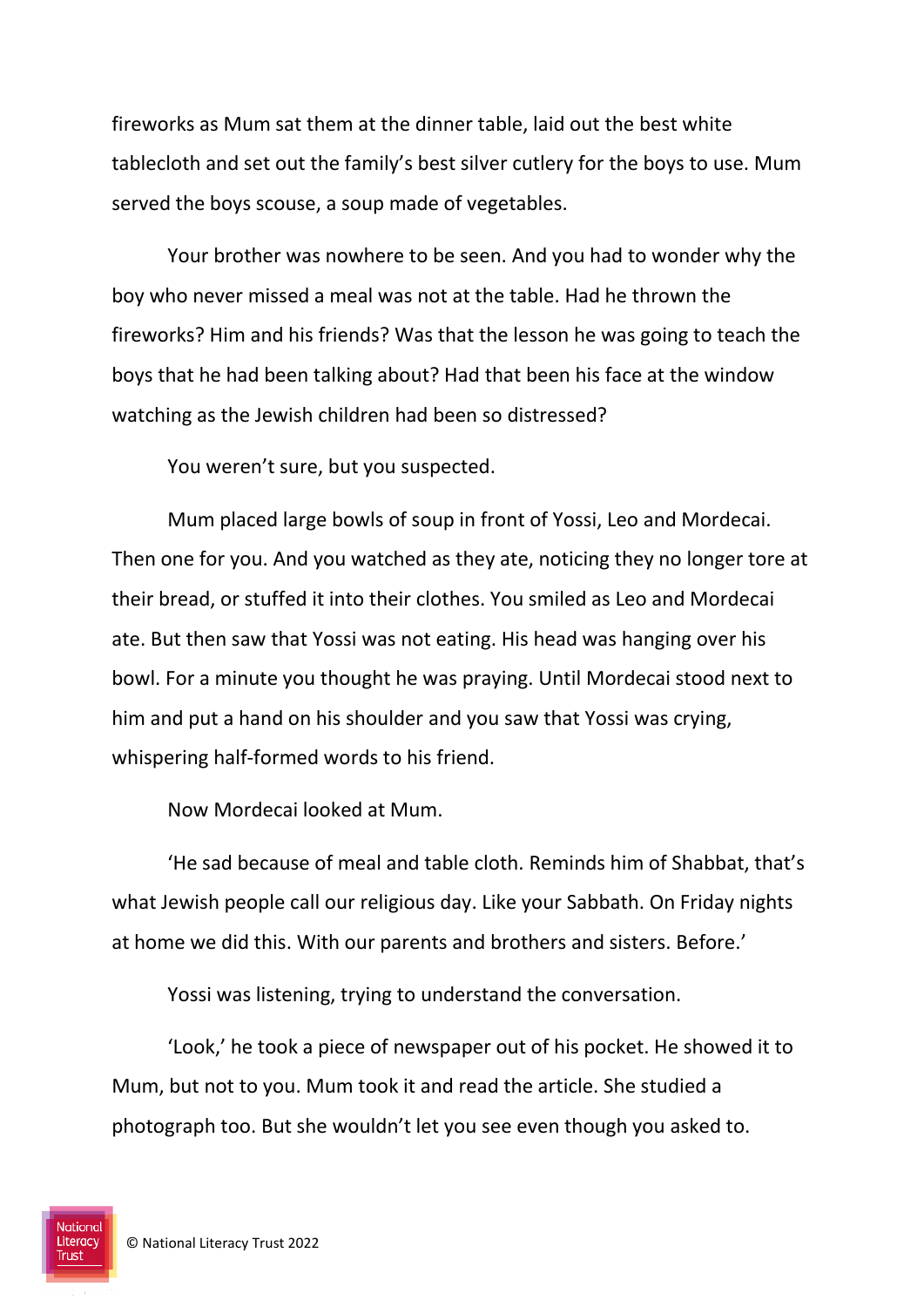Now you noticed your brother in the doorway. It was hard to read the expression on his face, to put yourself in his position. A boy comes home to see his mum feeding and comforting other boys he doesn't think should be in his country, let alone his home and at his seat at the dinner table.

John moved back into the night. Mum folded the piece of newspaper and returned it to Yossi. Then the children continued to eat.

When Mordecai, Yossi and Leo had gone, John returned and ate what was left of the scouse in silence.

You could tell that Mum wanted to ask him about the fireworks. Had it been his doing? Sometimes Mum challenged John about his behaviour; sometimes she didn't.

'What was in the newspaper?' you asked.

'Nothing,' Mum said.

You saw John narrow his eyes. He will have seen their newspaper too. He will want to know what was in it.

But Mum refused to say.

After the meal – and the uncomfortable silence, Mum glancing at John all the time – Frank appeared in the open doorway. His eyes were bright.

'Can John come out to play?' Frank asked Mum. 'They are up to something down by the lake.'

*They*. That word again. *They. Them. They. Them.*

'Can I leave the table, please, Mum?' John asked.

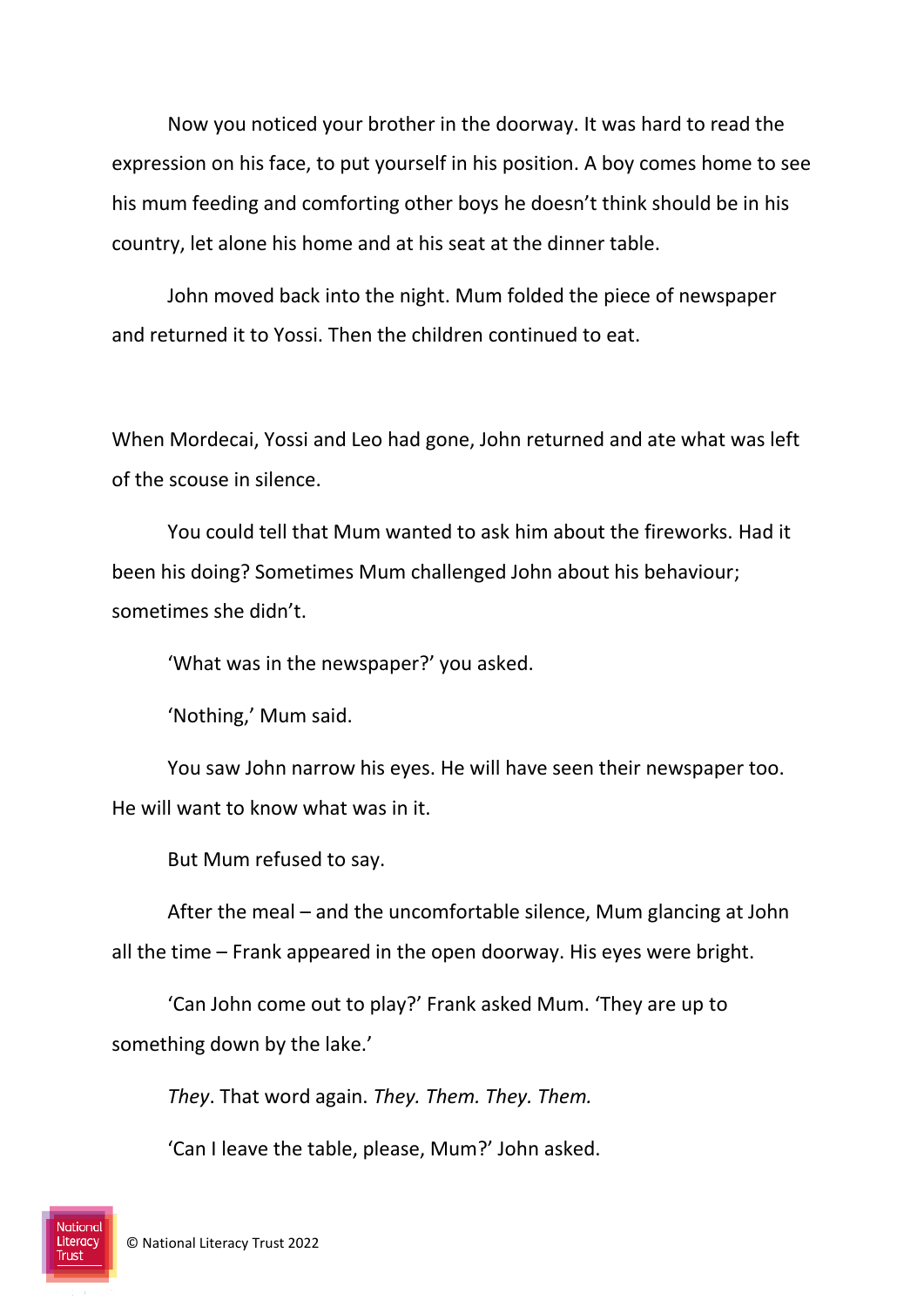Mum sighed. 'Yes. But take your sister. I need some time on my own.'

You saw John and Frank share a frown. You knew they didn't want to take you. But there's no way you were missing out on this.

You followed your brother and Frank towards the side of the lake. They were well ahead of you now. So far you couldn't see them. They must have been down there already. It was so nearly dark, but, still, there was just enough light to see the silhouettes of several figures, attaching a rope to a tree, then heaving something onto the end of the rope.

You gasped. The thing on the end of the rope was in the shape of a man. And they were stringing him up.

*Them* **is a story by children's author, Tom Palmer, based on his 10+ novel**  *After the War***, which is about a group of Holocaust survivors. You can read chapter two on Tuesday 25th January.** *Them* **has been commissioned by the National Literacy Trust to mark Holocaust Memorial Day 2022. Thank you for reading it.** [www.tompalmer.co.uk/after-the-war](http://www.tompalmer.co.uk/after-the-war)**.** 

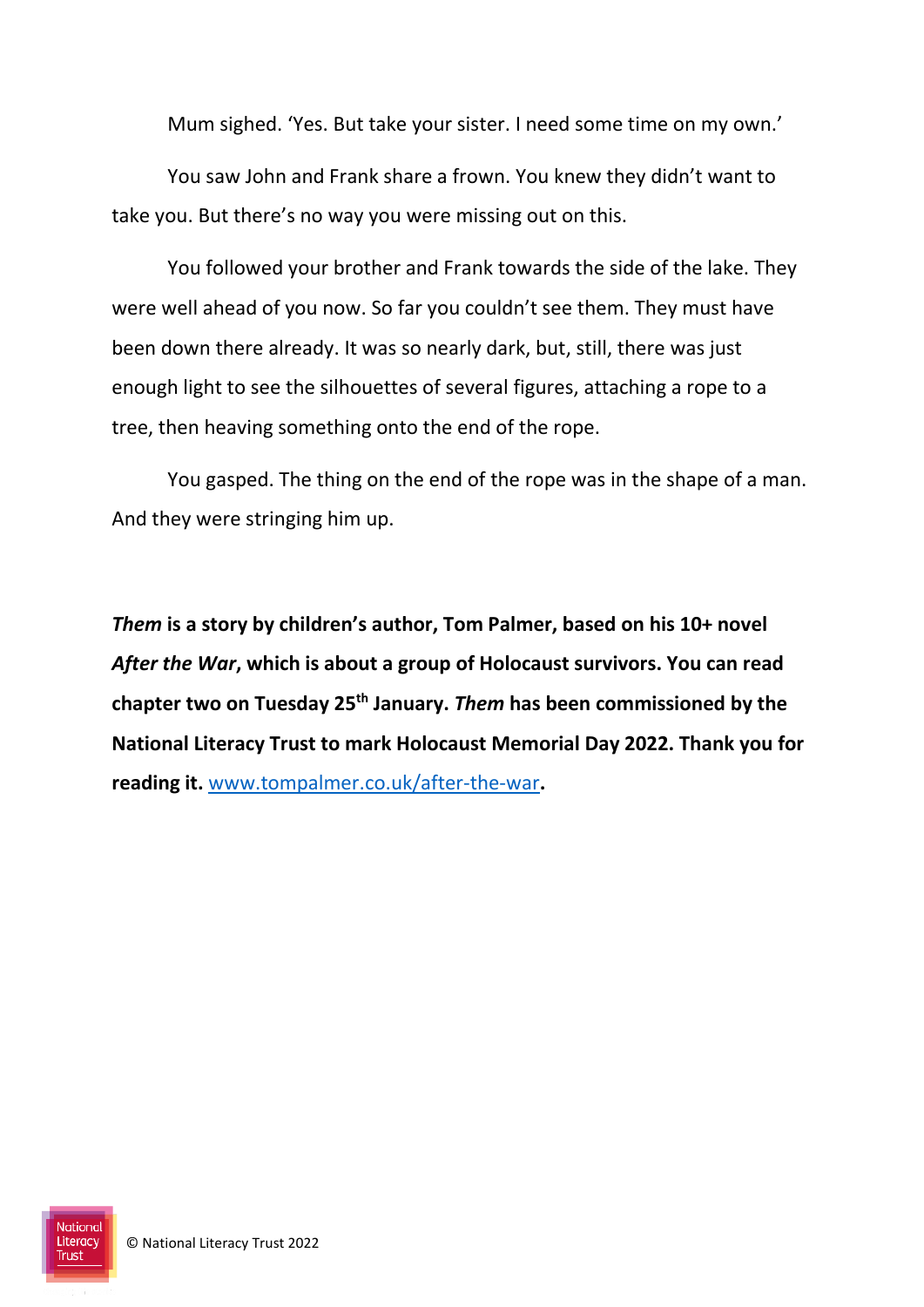

### **Chapter 4:** *Them*

You crept closer to the edge of the lake. There were maybe fifty of the refugee children standing at the shore. It was dark, but there was enough light to see them and what they were doing.

There was a rope attached to the low bough of a tree. It was a bough you had climbed along and jumped into the lake from since you were five years old. But tonight it was not a playground: tonight it had a figure hanging off it attached to the end of a rope.

The figure of a man.

You gasped, then put your hand over your mouth and one of the boys, alerted, looked round at you. It was Mordecai. His face clouded with worry, then he smiled a friendly smile and he moved towards you. He could tell you were confused and upset at what you were seeing.

'It is a model,' he told you. 'A model of Hitler. Not a man. He is made of paper and wearing old clothes. Please do not worry. You see it is paper. It is burning.'

Mordecai was pointing at the figure. It was on fire now. And you could see it was not a real person strung up on the lakeside. It was like a Guy Fawkes figure. An effigy.

Now that the flames rushed up the body of Adolf Hitler, you saw the faces of the refugee children light up in the flames too. They were not smiling or laughing. They were staring at the figure with looks of intense concentration.

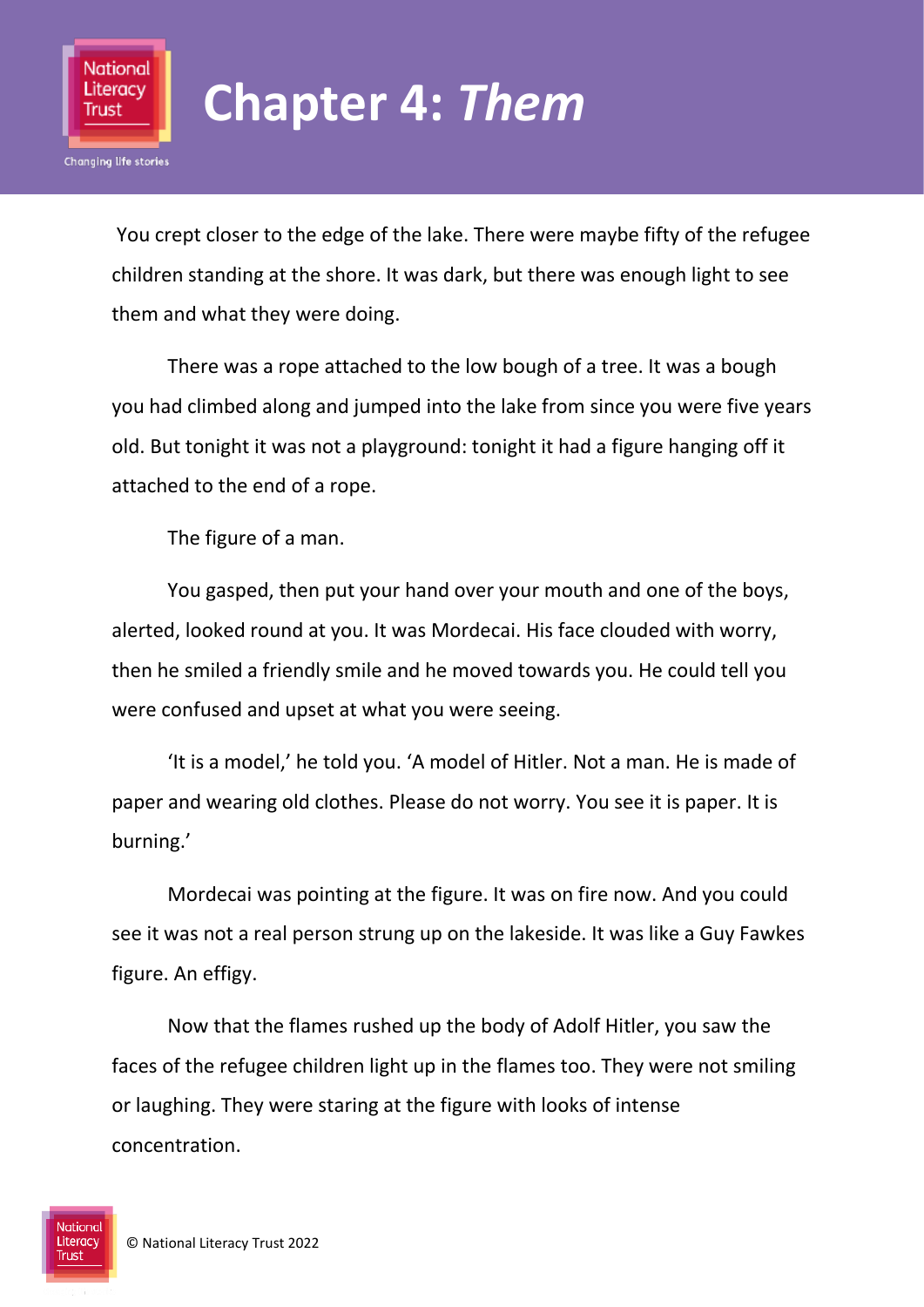And then you saw your brother. He came for you and grabbed you by the hand, dragging you away from the scene by the side of the lake.

'Come away,' he said. 'They're animals.'

'No,' you told him. 'It was Hitler. They were burning Hitler.'

'I don't care. You're coming. Now.'

You argued all the way home. But he wouldn't let go of your hand until you were inside and Mum was standing there. Then he released you as Spot raced around between you, yapping and stressing, knowing something was wrong.

Mum rushed towards you and took something from your hair. It was a large piece of paper turned to ash.

'What's this? What happened, John?'

'They made an effigy of Hitler,' John said, reaching for the dog and stroking him to calm him. 'They strung him up and burned him. But we thought he was a real man. It was horrible. They're animals.'

Your brother had said it again. Animals, he called them.

For the most part, Spot went where he liked on the estate. He was everybody's friend. He had taken a liking to the boys who you are pretty sure were feeding him scraps of food.

The day after the boys burned the effigy of Hitler by the lake, you had not seen Spot for a while and so went searching for him. There was a

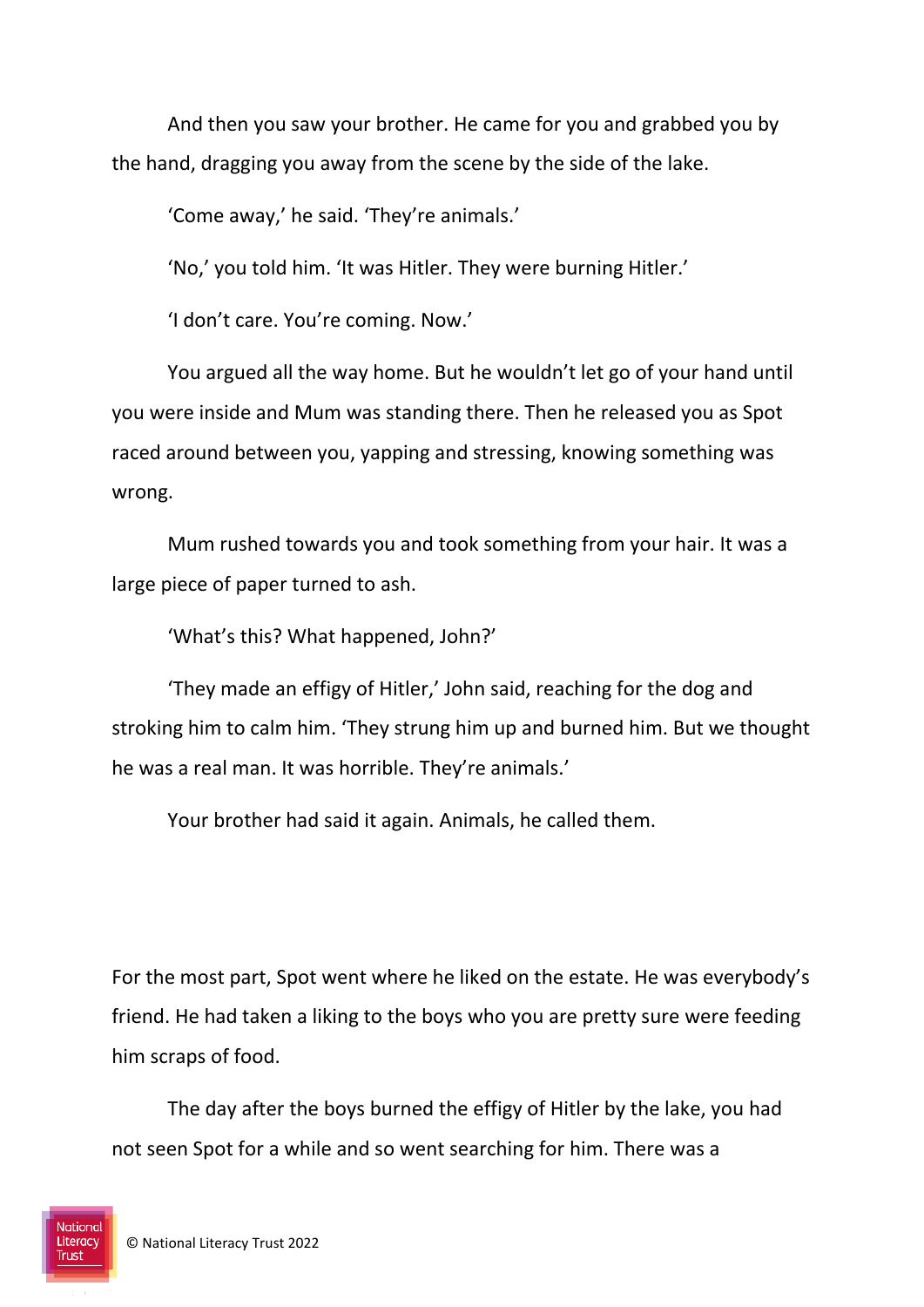classroom where the boys were taught art. Pots full of paintbrushes. Huge sheets of paper. Easels for them to paint on while standing up. It was a place you would have liked to go and do art too, but it was out of bounds for the children of the estate.

As you approached the art room, you heard Spot yapping. Someone had him in there and – without thinking – you burst into the room.

Four of the boys looked up and – seeing you – Spot broke away and bolted for the door. But he was not the brown and white Jack Russell you knew so well. His legs were all different colours. Red, yellow, green, blue. The boys had painted him.

Before you raced after Spot, you look at the boys and you could see two were smiling, two looking guilty. They had painted your dog. You had no doubts that, when Spot got home, Mum would go mad.

And you were right. At home, Mum was already scrubbing Spot with a bucket and brush when you got there. John, leaning against the door laughing, but not so loud that Mum could hear.

'Who did this? Did you do this?' she asked you.

'No.'

'Who did it, then?'

You saw them coming as she was asking the question. The four refugee boys who painted Spot were walking sheepishly over from the art room to your house. You glanced at them, then back at Mum.

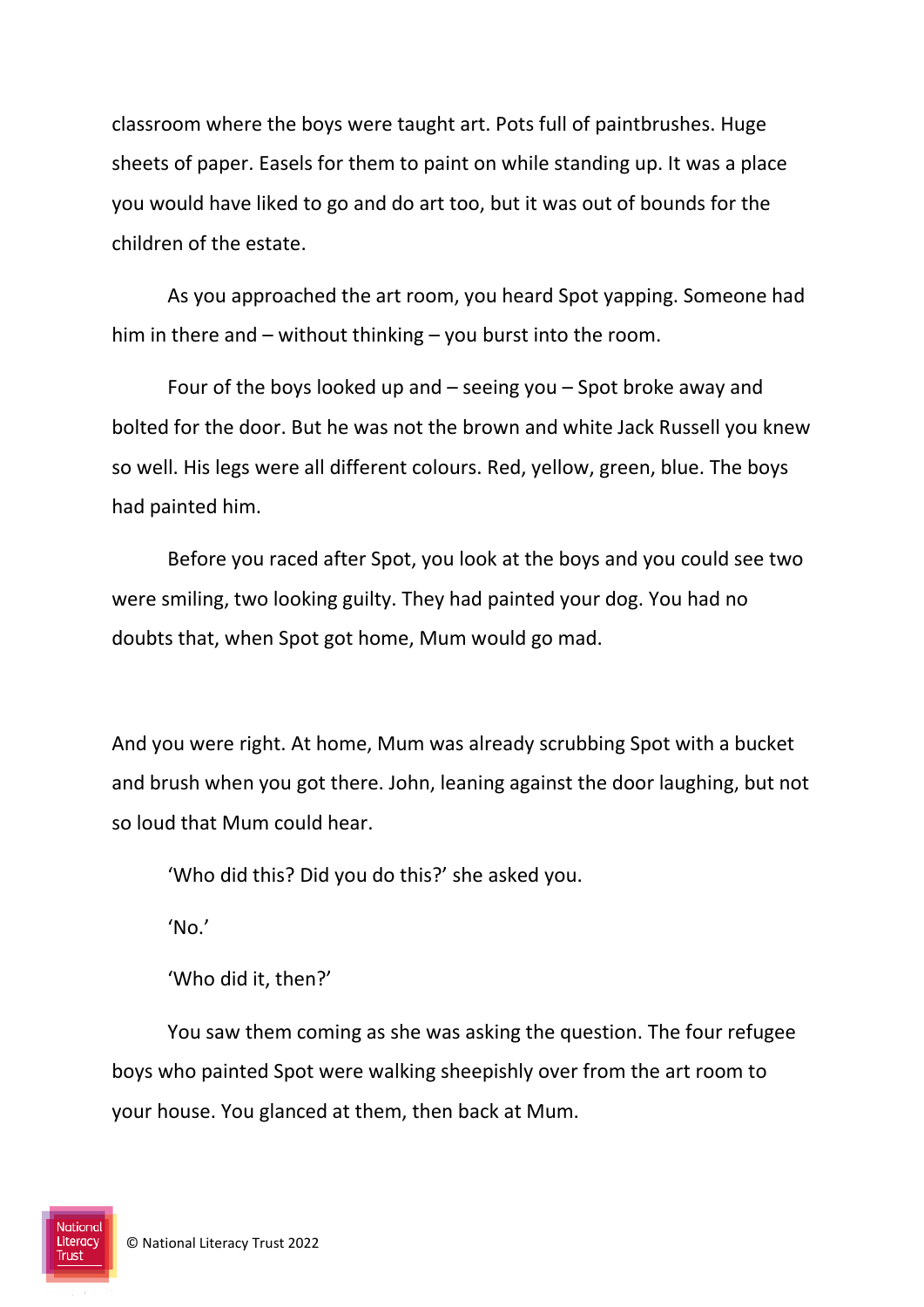'They did,' you said.

John was no longer laughing.

Mum looked down at Spot and continued to scrub the paint off him. She was furious. You could tell. The refugee boys had had it now.

John watched, saying nothing, but he had a dark look on his face. One it was hard to interpret. Was he angry? Was he upset? Or perhaps he was confused.

The boys approached. Mordecai was at the front. But Mum refused to acknowledge them.

'We say sorry,' Mordecai said.

Yossi was holding a pair of roses.

'We is sorry.'

The other boys said it now in faltering English and you wondered if they actually knew what they are saying, what it meant.

Mum scrubbed away. Faster and faster. Spot yelped in pain.

The boys watched in silence, as did you and John.

When she had finished, Mum stood up and Spot shook himself off.

Mordecai offered the roses again. Mum took them.

'Thank you,' she said as John disappeared into the house and the boys walked away, slowly, heads hung.

John was furious. He turned on Mum, perhaps for the first time in his life.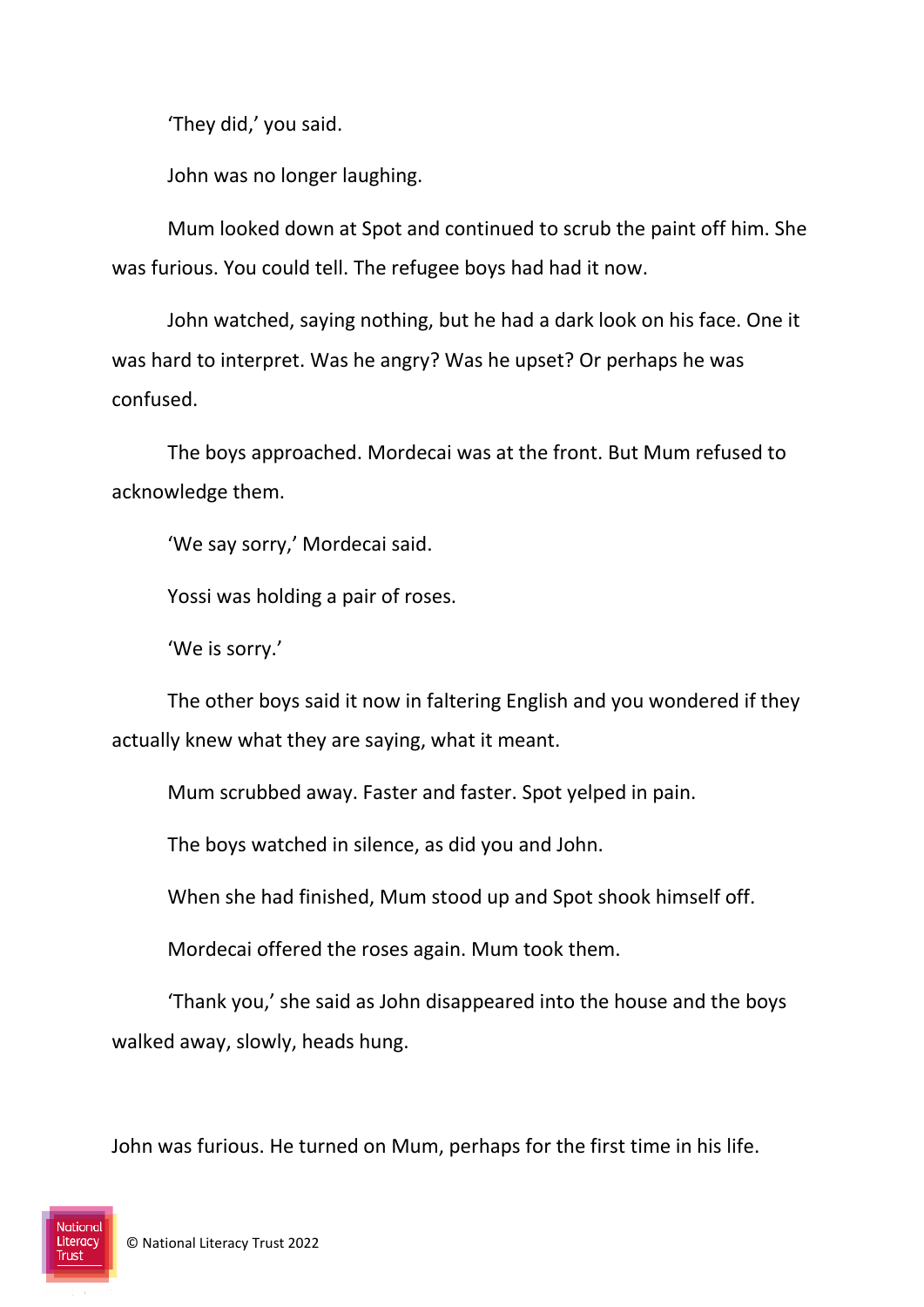'Why did you let them get away with it? If I had painted the dog you would have gone mad with me. Made me stay in my room for days. For weeks. I'm your son, not them. I behave well at the table. I never steal. I never lie. So why would I still get punished and they won't?'

You saw Mum's face go pale. She sat down, her eyes on the table in front of her. Then she looked up.

'You don't know what those children have been through.'

'So tell me.'

'I don't know either.'

'Yes, you do. You went to see that film and you read that boy's newspaper and you talk to the other adults. You know stuff. So tell me.'

'Yes,' Mum admitted, 'maybe I do know some things.'

And so – that evening, as they made tea together – Mum explained to John what had happened to the children who had come to stay on your estate. Come as refugees.

You were told to walk the dog and not listen at the door.

*Them* **is a story by children's author, Tom Palmer, based on his 10+ novel**  *After the War***, which is about a group of Holocaust survivors. You can read chapter two on Tuesday 25th January.** *Them* **has been commissioned by the National Literacy Trust to mark Holocaust Memorial Day 2022. Thank you for reading it.** [www.tompalmer.co.uk/after-the-war](http://www.tompalmer.co.uk/after-the-war)**.** 

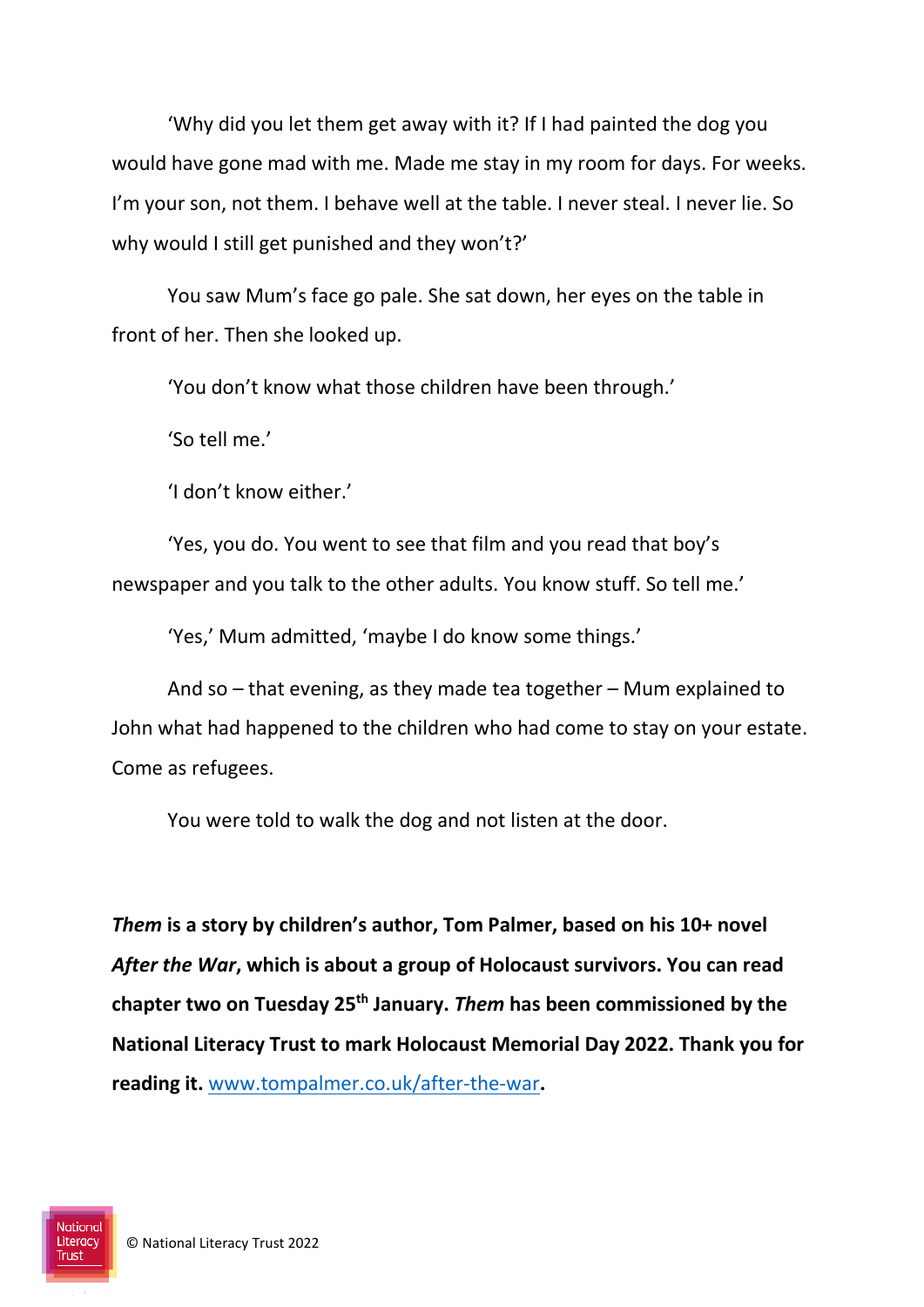

You woke late the next morning and stumbled into the kitchen to find your brother stood in the window, picking tomatoes off the tomato plants, then placing them gently in a basket.

You watched him until the tomato plant was bare and he turned to smile at you. 'I've nearly finished,' he says. 'You can help me if you like.'

'What's going on?' you asked.

National Literacy Trust

**Changing life stories** 

'Come and find out,' John said. 'You carry one basket. I'll carry the other. You'll see what's happening.'

Your brother handed you a basket and you followed him out onto the track and then the grass and walked towards the kitchens where the children's food was usually prepared.

'What are we going you do?' you asked.

'What everyone else is doing,' John told you.

And you could see that other people from the estate were leaving their houses, some with baskets of tomatoes, others with bags of tomatoes, more just carrying them loose in their arms. The whole estate's tomato crop – just ripe – being taken to the kitchens through the chilly autumn air.

The children stood outside their hostels, watching this scene in silence.

The kitchens were hot and steamy compared to the cooler air outside, condensation on the inside of the windows. And there you saw hundreds of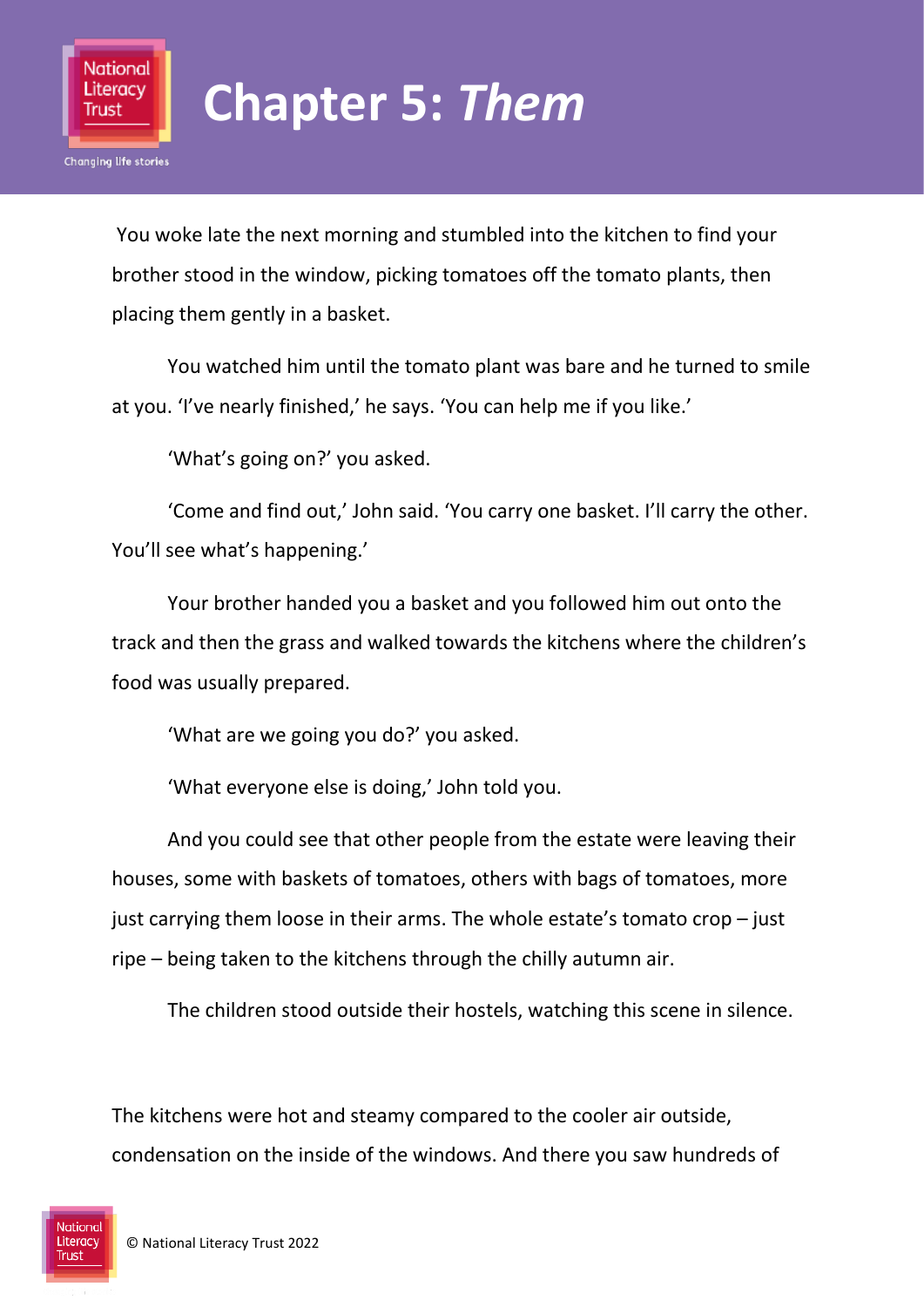tomatoes being chopped and dropped into a huge cauldron with herbs and salt and onions.

'I still don't get it,' you said to your brother.

'The tomatoes are for them,' he told you. 'Me and mum thought it up. And everyone on the estate thinks it's a good idea. All the estate's tomatoes will make the healthiest tomato soup for them to enjoy.'

You nodded. But you still didn't get it. Why was John doing this? John who is always so cross about the children. The boy who called them Germans, Jews, Them. Animals even.

'But why do they get our tomatoes?' you asked.

John smiled and you walked back out onto the grassy area between the refectory and your row of houses.

'Because they need them more than we do,' he explained.

'But why? Why should they have our food? We grew it.'

'Because I didn't know why they had to come here and why we have to help them. Not until last night when Mum told me.'

'But what did happen to them?'

'Mum says I can't tell you. You're too young.'

'So how do I know that it's a good thing we're helping them? You used to think they were taking everything. You used to hate them. How am I supposed to know?'

John was quiet for a moment. His face crumpled a bit like it used to when he fell over and he was desperate not to cry.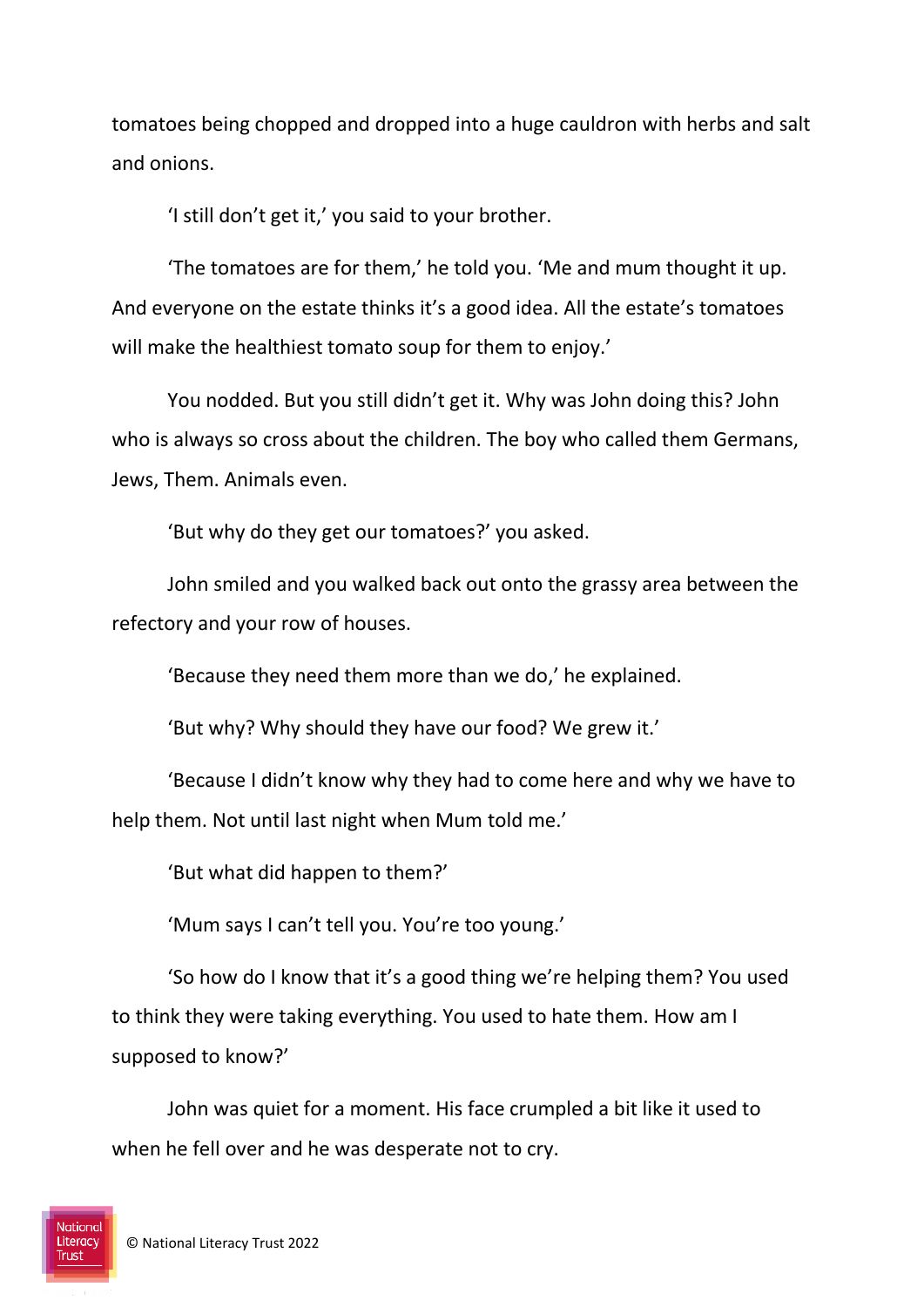'Mum said to me that I had to think what would it be like if something bad happened here. To us. Like what I know happened to them. She said what would it take for me and you and her to leave our house, our friends, our village, even Spot.'

'We're not leaving Spot!'

'But they left everything, pets and all. Just like if we had to leave all the things we own and arrive in another country with nothing and hope that the people in that country will help us.'

'But I still don't know what they've been through. How am I supposed to know I have to help them?'

'Because you trust Mum,' John told you. 'She knows what happened to them. And before – when I was saying mean stuff about them – I didn't know what had happened to them.

'I was saying send them back to their own country. But I didn't know then how their own country had treated them. And Mum does. And if we trust her we can do the right thing. We trust Mum, don't we?'

'Yes,' you said.

Later, when the soup was ready, a lot of the people from the estate gathered to watch it being served to the refugee children. You joined them.

As you watched them eat the soup with huge chunks of white bread, you thought about what your brother had said.

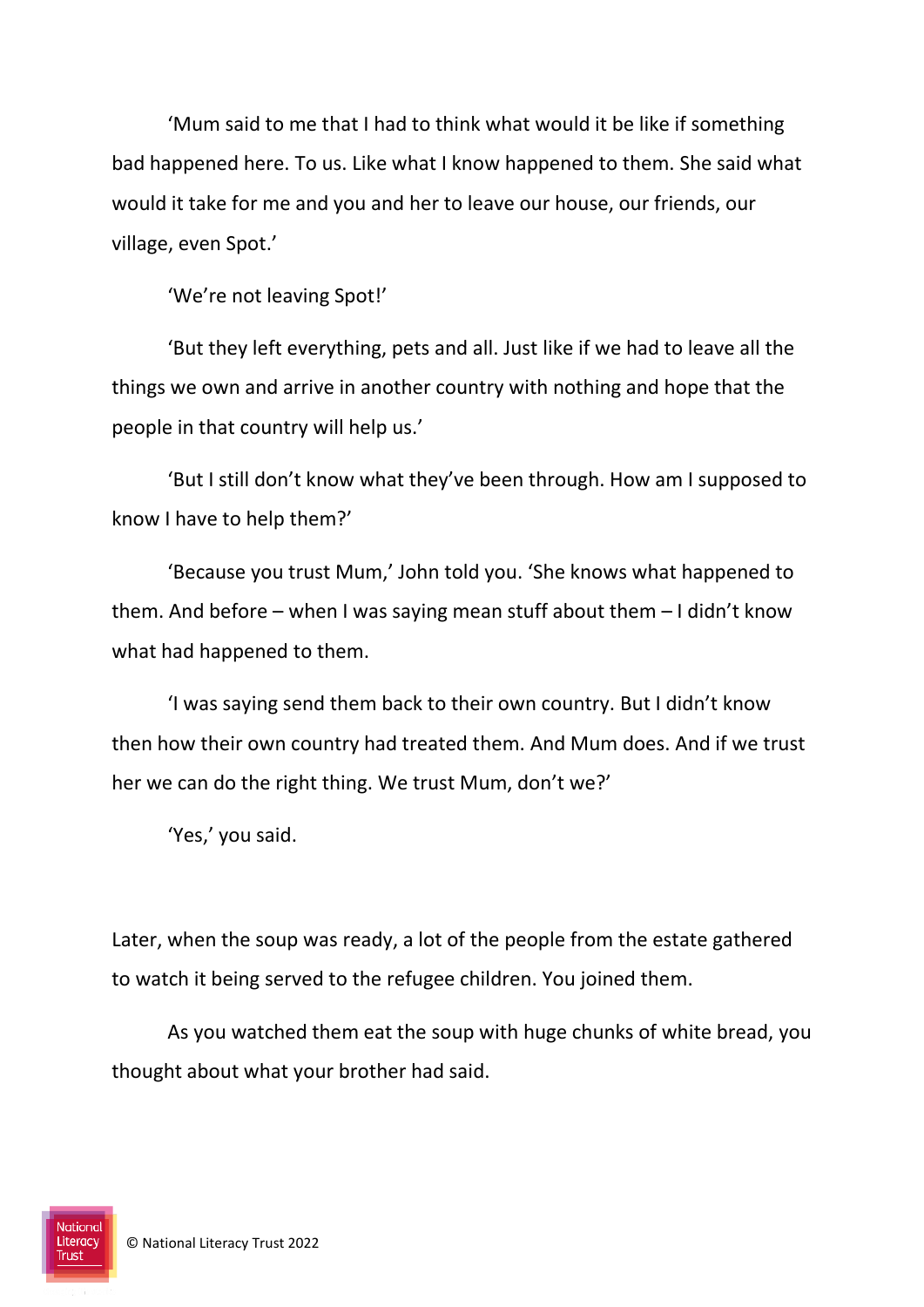You tried to imagine what it would be like to be forced out of your home. To have to leave all your possessions or have had them stolen. To abandon your dog. Forever. To leave your village or town or city and never return because it was too dangerous. To be afraid. To be hungry. To have lost people you love. To travel on your own without your mum or dad or brother. To go to another place you had never been to, or seen, or even heard of. And to ask for help – for refuge – in that new country when you didn't even know their language. To be a refugee. And for people – who didn't know your story, what had really happened to you – to make up stories about you and be mean to you, to say you should go home. To call you Them. When you know deep down really we are all Us.

*Them* **is a story by children's author, Tom Palmer, based on his 10+ novel**  *After the War***, which is about a group of Holocaust survivors.** *Them* **has been commissioned by the National Literacy Trust to mark Holocaust Memorial Day 2022. Thank you for reading it. To find out the story of Yossi, Leo and Mordecai's point of view, please visit** [www.tompalmer.co.uk/after-the-war.](http://www.tompalmer.co.uk/after-the-war)